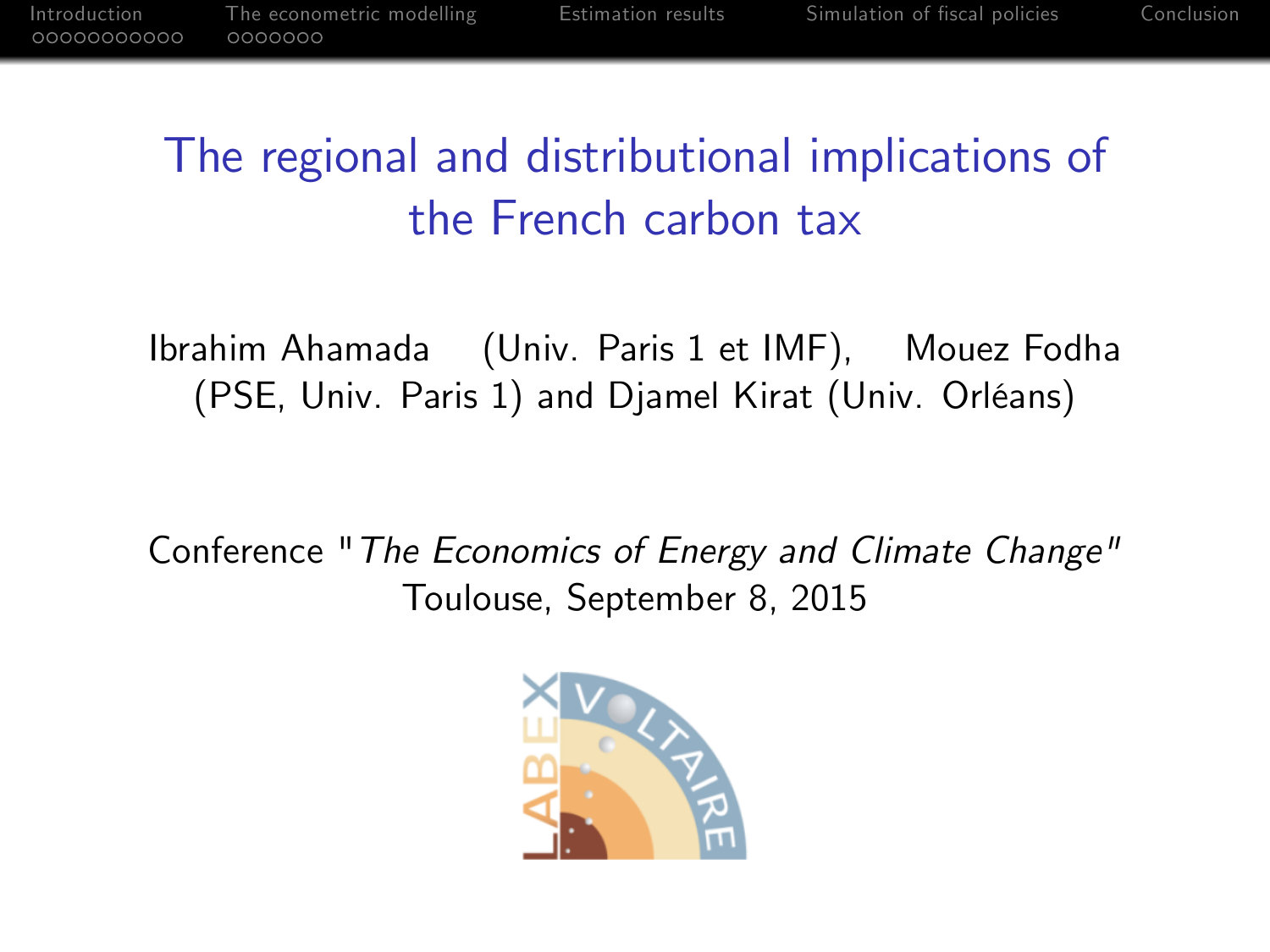# The global framework (1)

Policies against GHG: choice of the most suited instrument to mitigate GHG emissions

- The Kyoto protocol (1997): European countries committed themselves to reduce their emissions by 5,2% during the period 2008-2012 compared with their 1990's emissions
- The EU ETS (2005): Its objective is to allow the European countries to fulfil their commitment taken under the Kyoto protocol. This goal was reached but:
	- The price of carbon permits was relatively low during the three phases of the EU ETS (2005-2007; 2008-2012; 2013-2020). The price carbon allowances do not reflect the social value of carbon emissions.
	- The EU ETS is dominated by firms involved in electricity-generation. Many sectors are excluded from the scheme, especially the residential and tertiary sector.
- <span id="page-1-0"></span>• One controversial policy issue in Europe : the choice of the most suited instrument to mitigate GHG emissions of non regulated sectors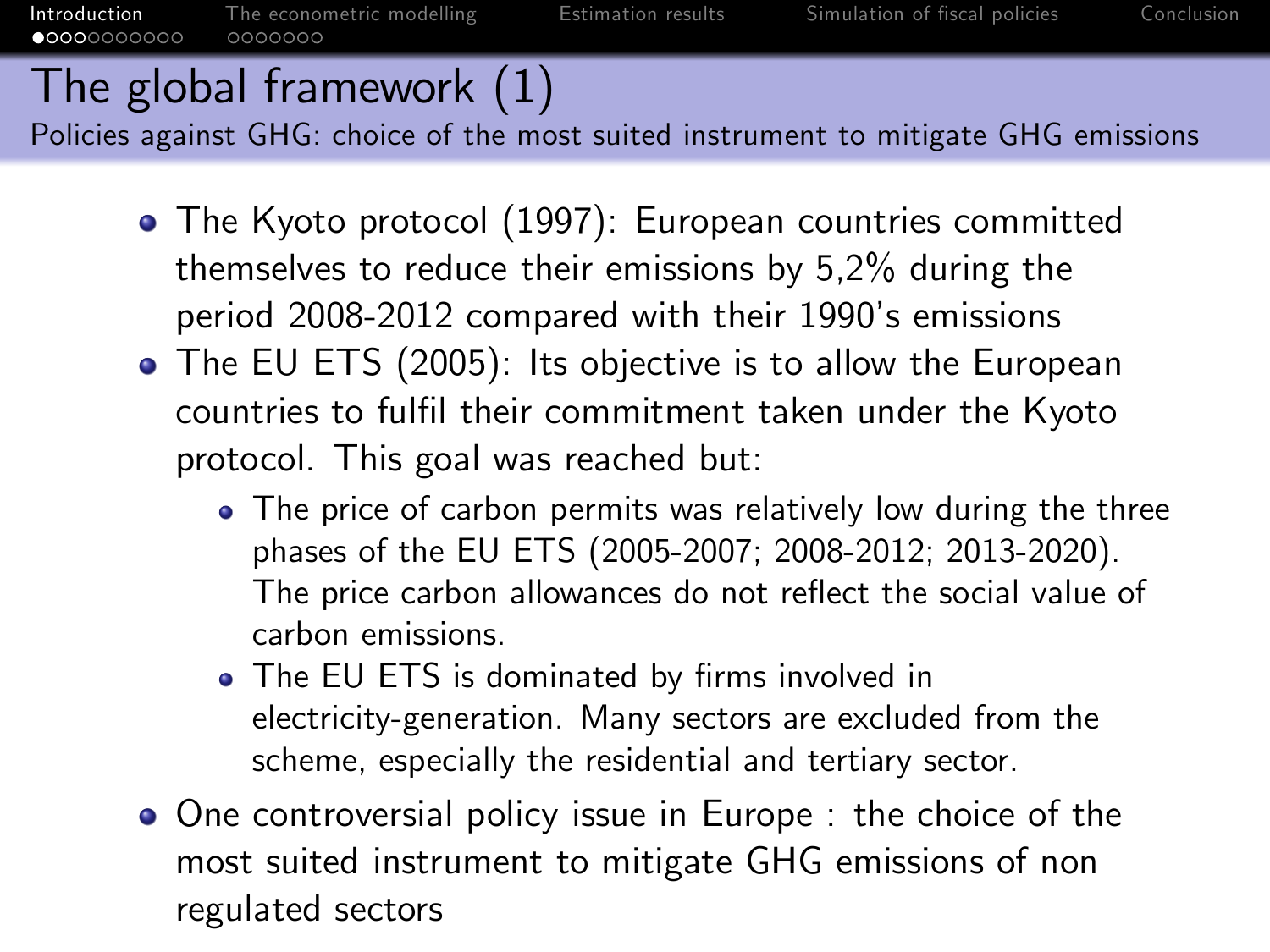The global framework (2) European carbon price policies

> France, like many Scandinavian countries, considered to implement since 2014 a carbon tax

|               | Carbon Tax rate             |                   |  |
|---------------|-----------------------------|-------------------|--|
| Country       | 2013-2014                   | Year of adoption: |  |
|               | $(\in / \text{ton of CO2})$ |                   |  |
| Finland       | 35                          | 1990              |  |
| Sweden        | 160                         | 1991              |  |
| Denmark       | 30                          | 1992              |  |
| Ireland       | 20                          | 2010              |  |
| UK            | 15                          | 2013              |  |
| <b>France</b> | 7                           | 2014              |  |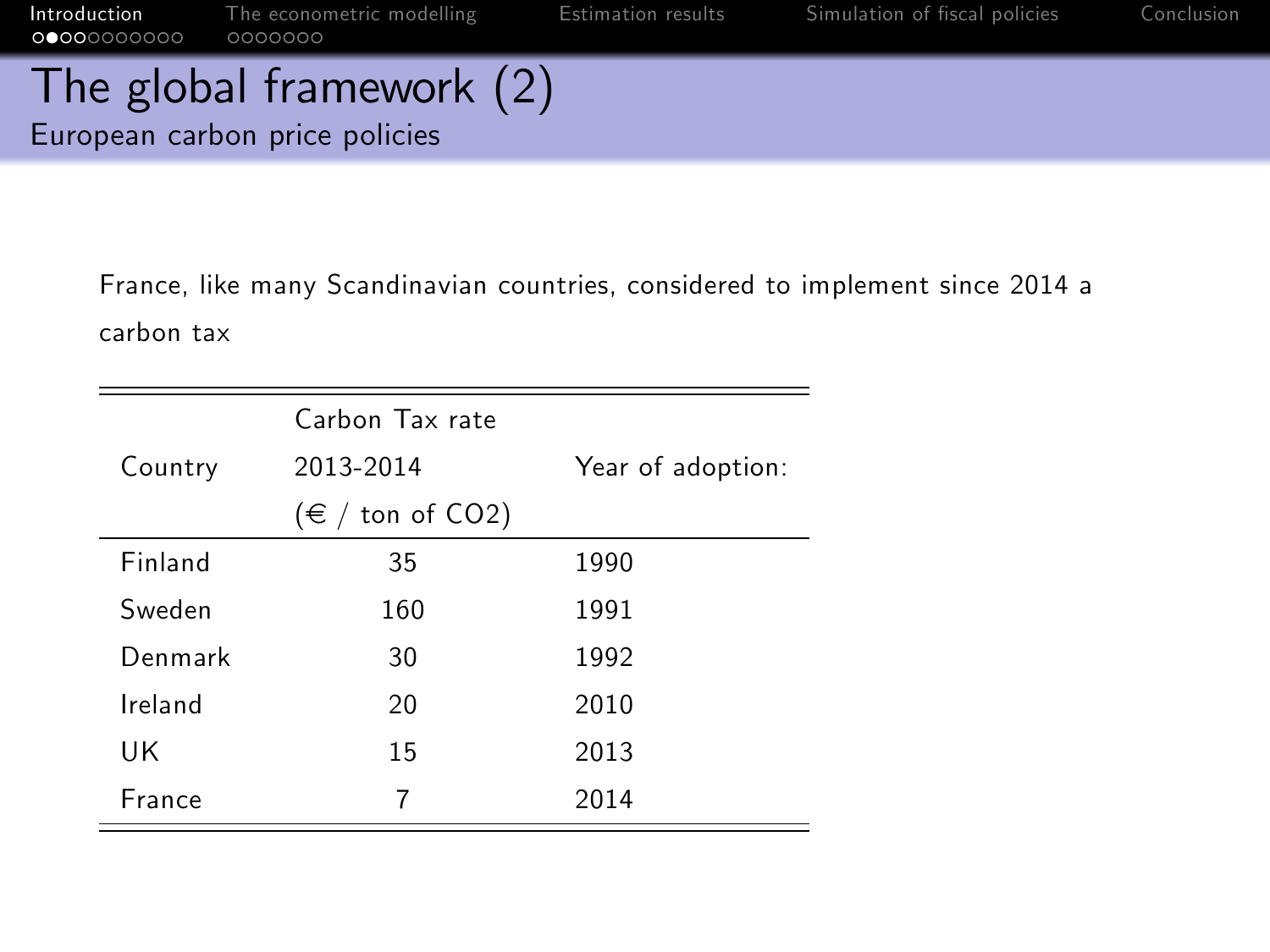#### The global framework (3) The French carbon pricing projects

- July 2009 : Climate Energy Contribution (Rocard and Pdt Sarkozy).  $\rightarrow$  Quinet Report: recommends to implement a carbon tax, initial rate  $= 32 \times / \tan$ . Then, progressive increase  $\mapsto$  52 $\in$  in 2020, 100 $\in$  in 2030.
- September 2009 : French government proposes a carbon tax, initial rate  $= 17 \epsilon / \tau$ ton, tax base: carbon contents of all energy consumption, all sectors outside the EU ETS. Finally, not adopted for legal reasons.
- September 2013 : launch of the french carbon tax with progressive increase (7 $\in$ /ton in 2014, 14,50 $\in$ /ton in 2015, then  $22 \in$ /ton in 2016)
- Important role played by the redistribution of the tax revenues...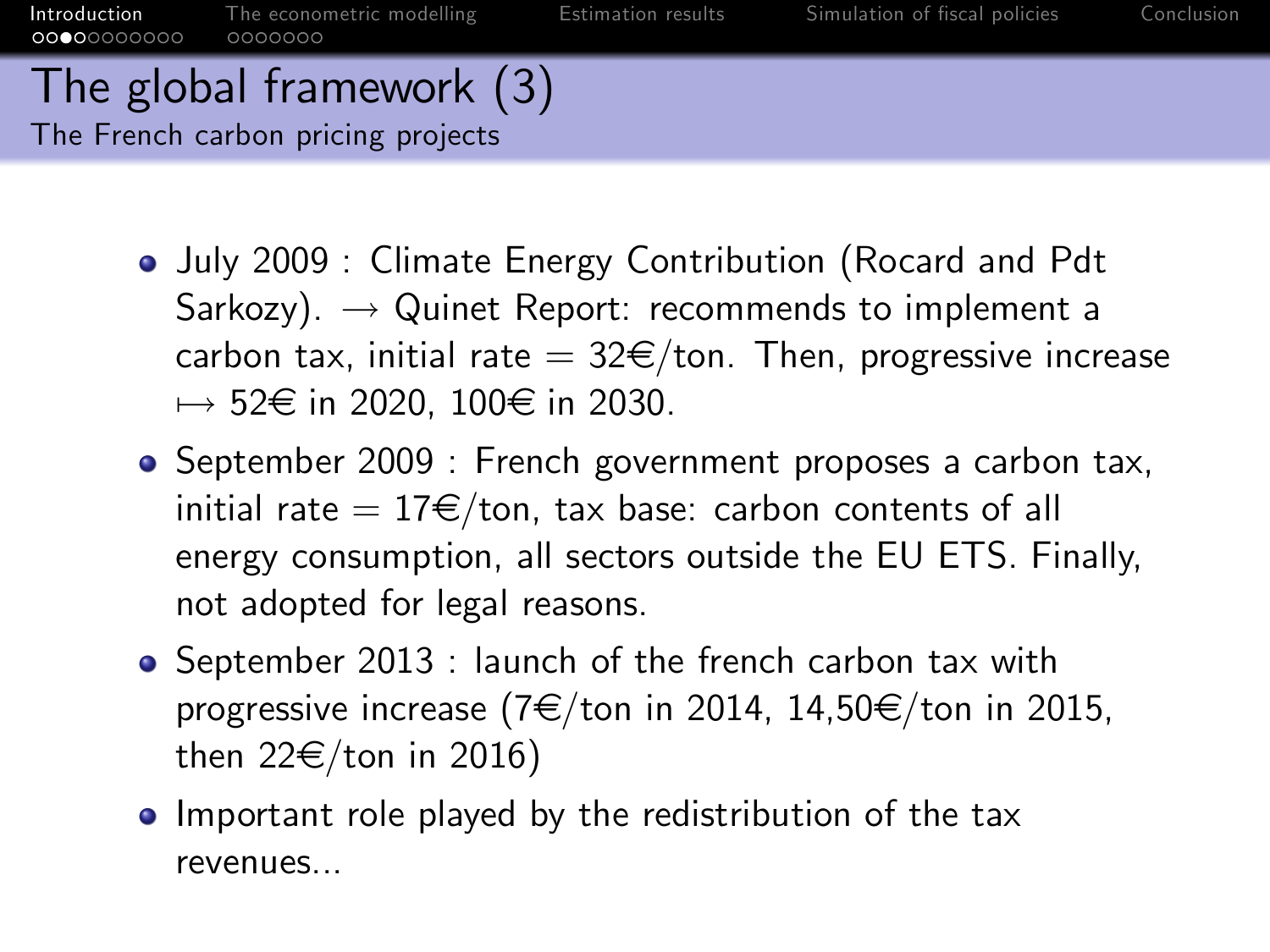$00000000000$ 

[Introduction](#page-1-0) [The econometric modelling](#page-12-0) [Estimation results](#page-19-0) Simulation of fiscal policies [Conclusion](#page-28-0)<br>00000000000 0000000

# The global framework (4)

Debates on difficulties to implement carbon taxes and their solutions

- The implementation of carbon taxes faces problems related to social acceptability.
- Many fears when considering carbon taxation:
	- loss of purchasing power for households
	- $\bullet$  loss of competitiveness for firms
- Increase of economic inefficiencies and social inequalities
- Solutions may emerge with adequate redistribution of the tax revenues: the double dividend literature (Goulder, 1995)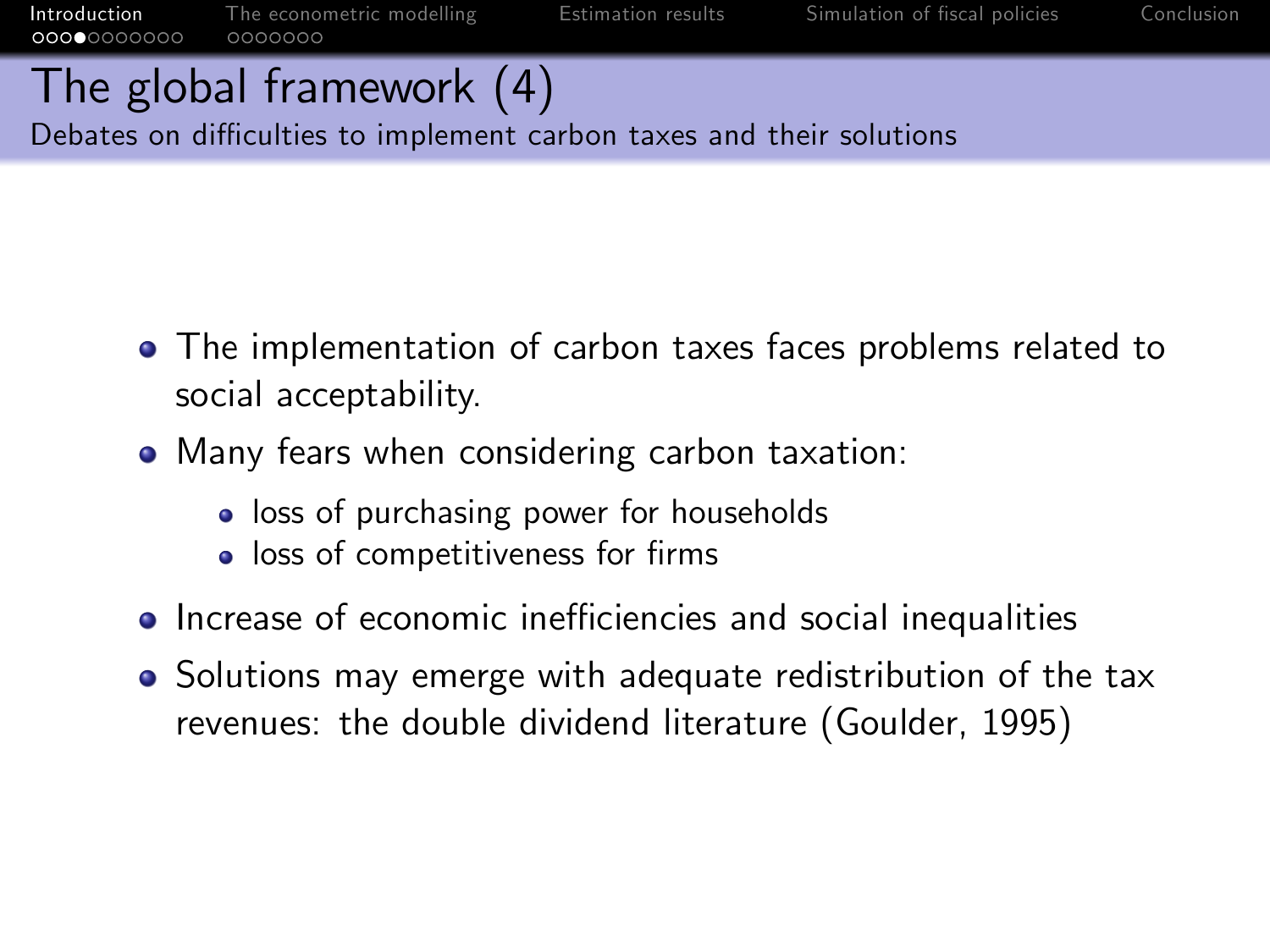# Objectives of the paper

Assessment of the impacts of the french carbon tax on the residential and tertiary sector

- What are the impacts the French carbon tax (France, 2016), assuming:
	- A homogenous tax of  $22 \in$ /ton of CO2 emitted by the residential and tertiary sectors
	- The tax is added to gas and heating oil prices
	- Energy consumption depends on heating needs (Climatic variables), income (income per capita) and heating technology (energy mix)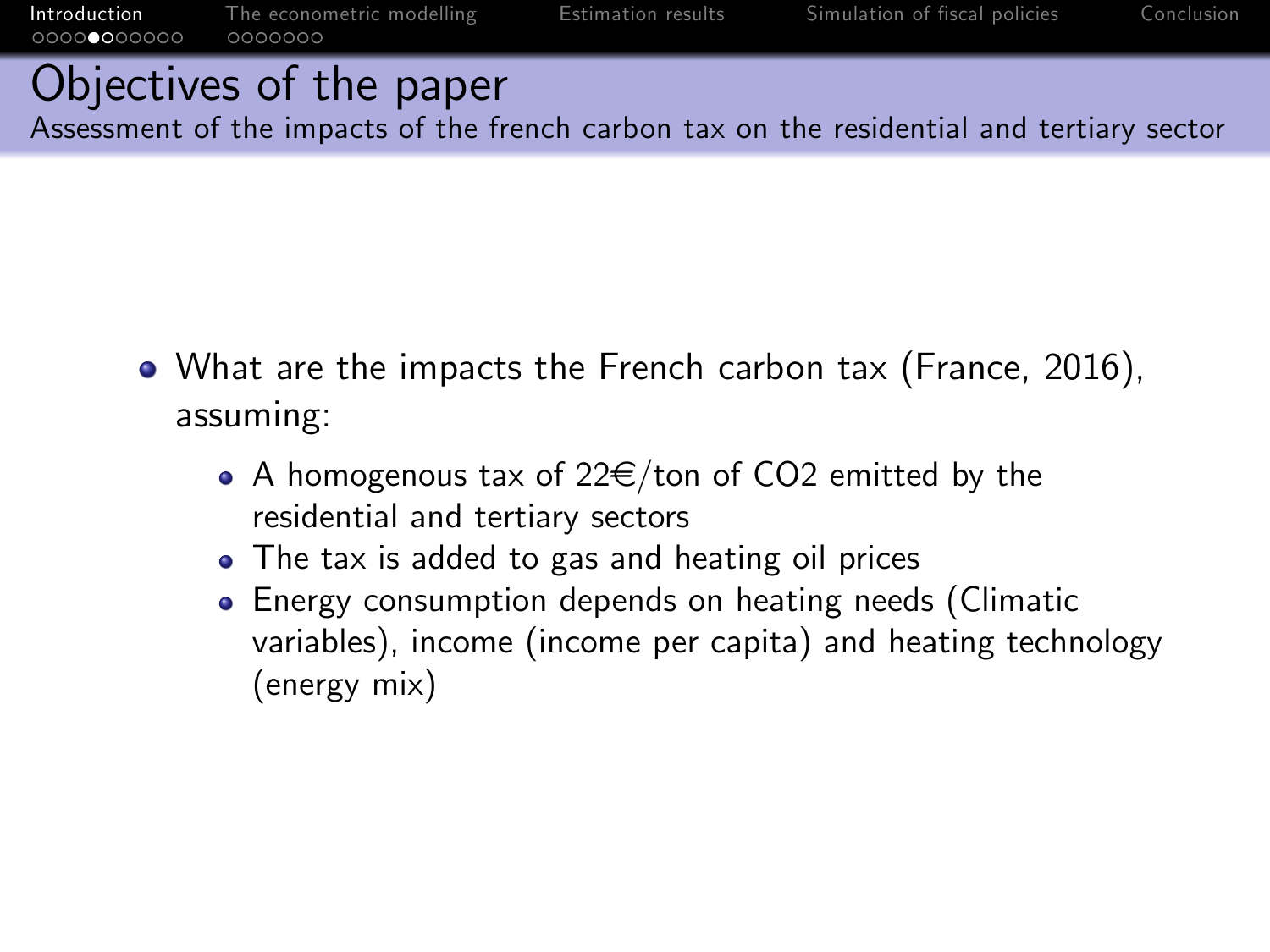### Objectives of the paper: the details

- <sup>1</sup> Highlight regional heterogeneities (climatic, economic, technological, other unobservable) that explain differences in energy consumption
- <sup>2</sup> Measure the consequences of these heterogeneities on CO2 emissions
- <sup>3</sup> Assess the regional effects of a carbon tax policy
- <sup>4</sup> Analyze the accompanying schemes to correct inequalities caused by this policy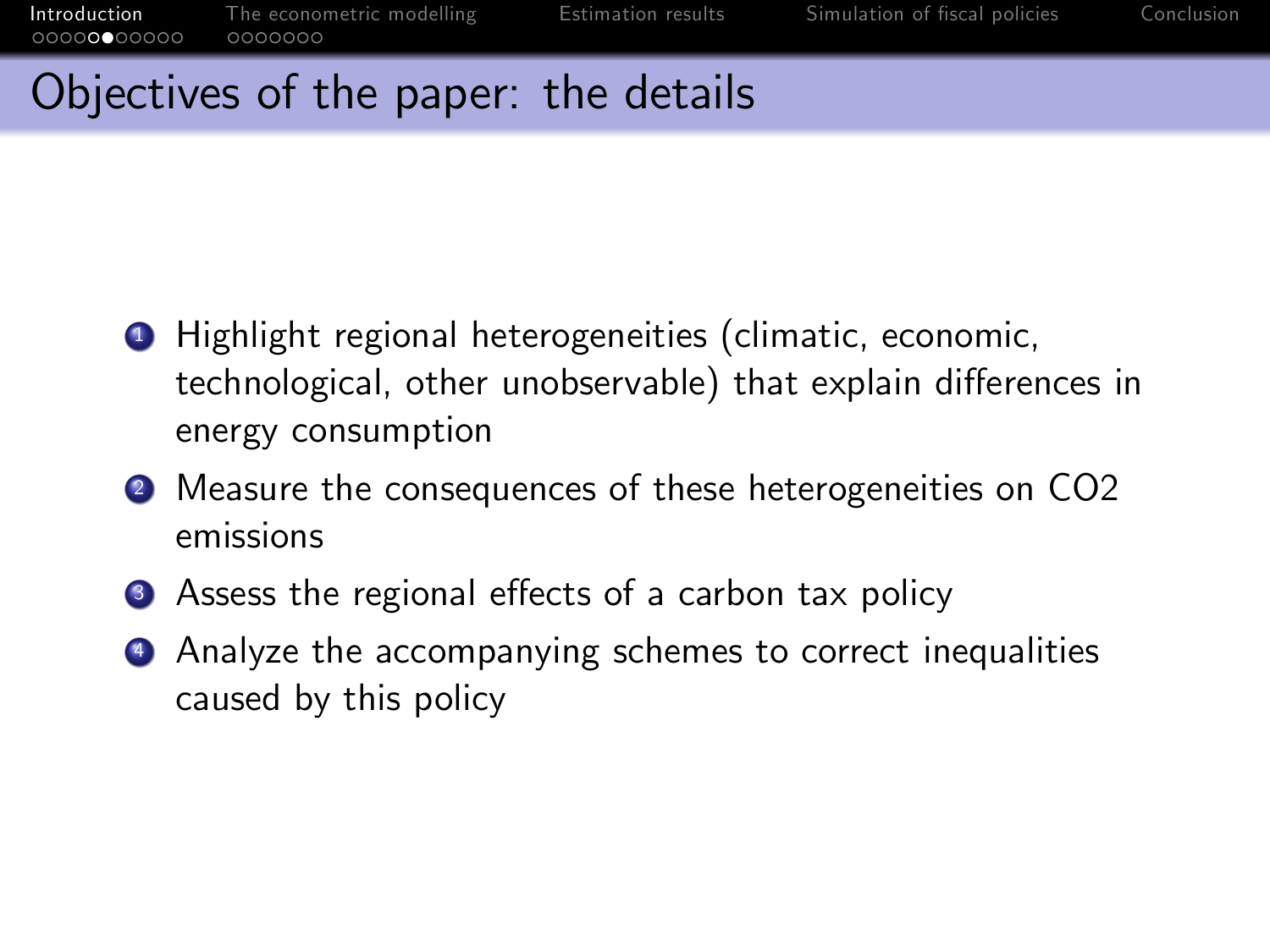### About the literature...

- **1 EKC: The Environmental Kuznets Curve**
- <sup>2</sup> Econometrics of energy demand
- <sup>3</sup> Regressive characteristics of the carbon tax and the role of redistribution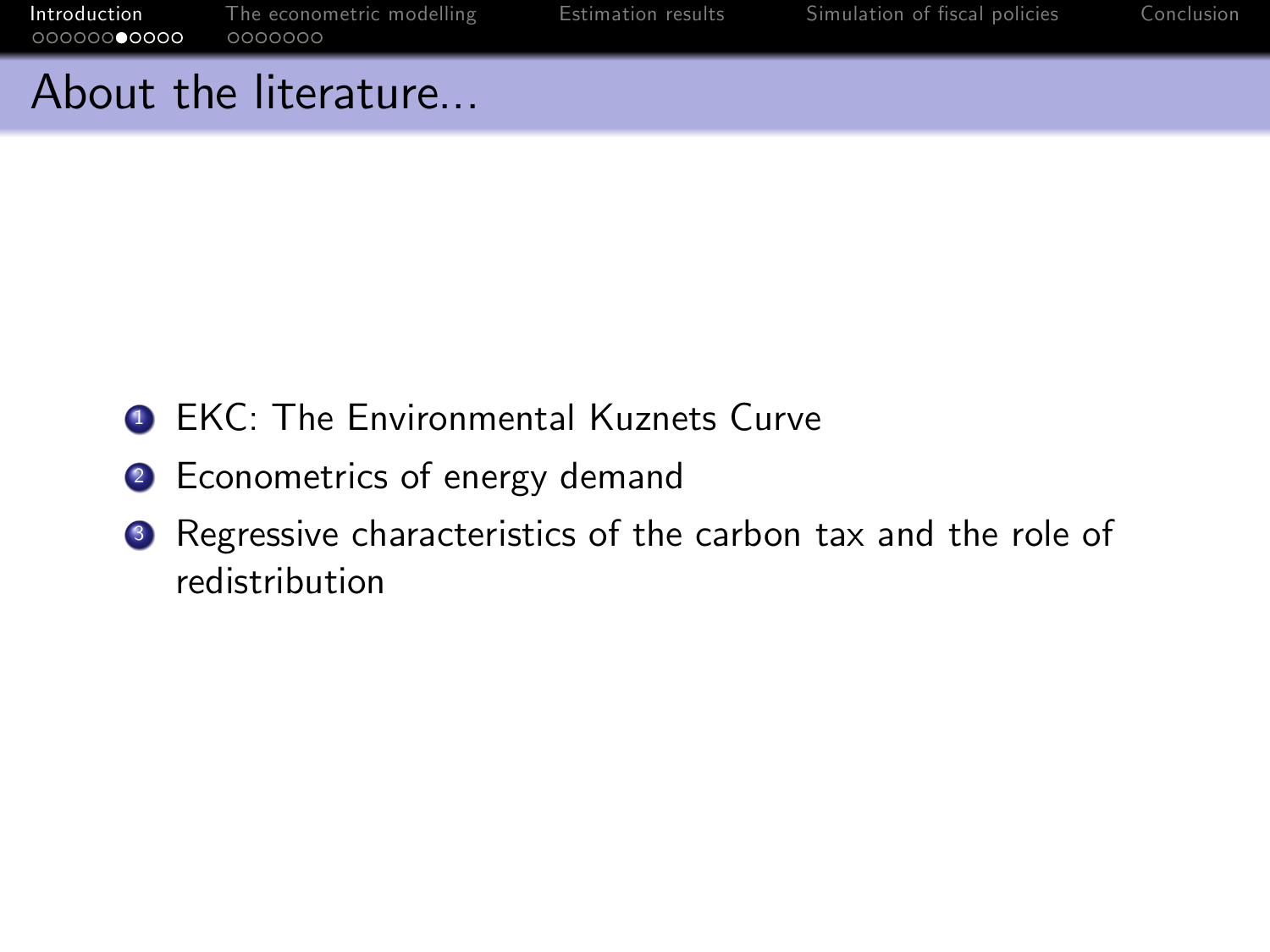- EKC literature (1)
	- Analyzes the environmental consequences of economic growth: Grossman and Krueger (1993), Shafik and Bandyopadhyay (1992)
	- Several empirical studies have suggested that there is an inverted U-shaped relationship between income per capita and pollutant emissions: Panayotou (1993), Selden and Song (1994)
	- However, the empirical results and conclusions are ambiguous.
	- Many studies affirm that there is no evidence supporting the EKC, monotonically increasing or decreasing relationship: Holtz-Eakin and Selden (1995), Torras and Boyce (1998), Hettige et alii (1999), de Bruyn et alii (1998), and Roca et alii (2001)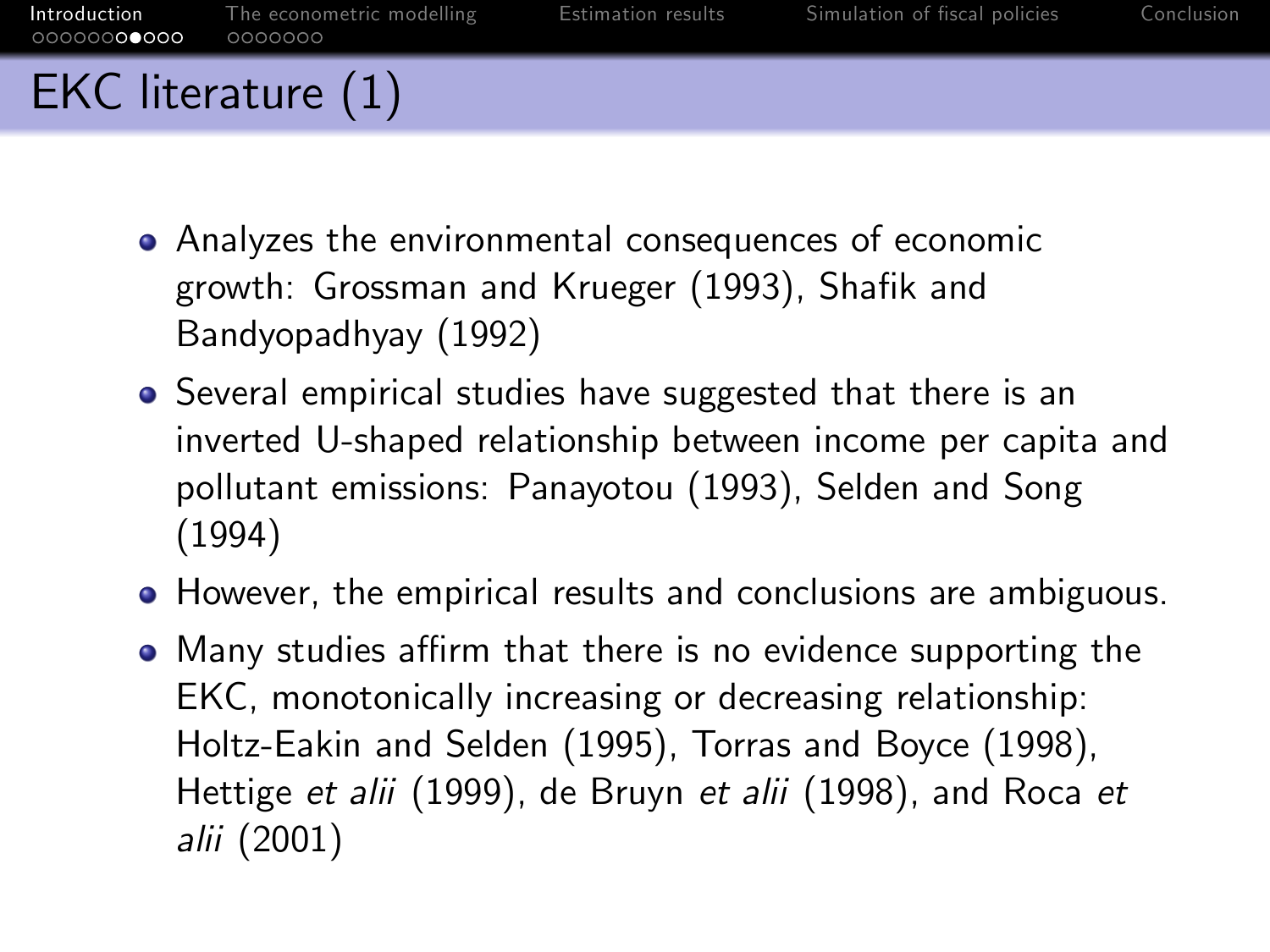# Energy demand literature (2)

- Analyzes the determinants of the energy demand and the impacts of energy price variations on energy demand, welfare and equity.
- Most part of econometric studies usually takes into account revenue and climatic determinants separately.
- **Interactions between energy demand and incomes: significant** inverted U-shaped relationship (Ang (1987) or Destais et alii.  $(2009)$ ).
- Conversely, no consensus concerning relations between the climatic variables and the energy demand (Engle et alii. (1986), Bessec and Fouquau (2008))
- Tol et alii. (2012) combines climatic conditions, revenues and energy prices and find significant relations among all these variables.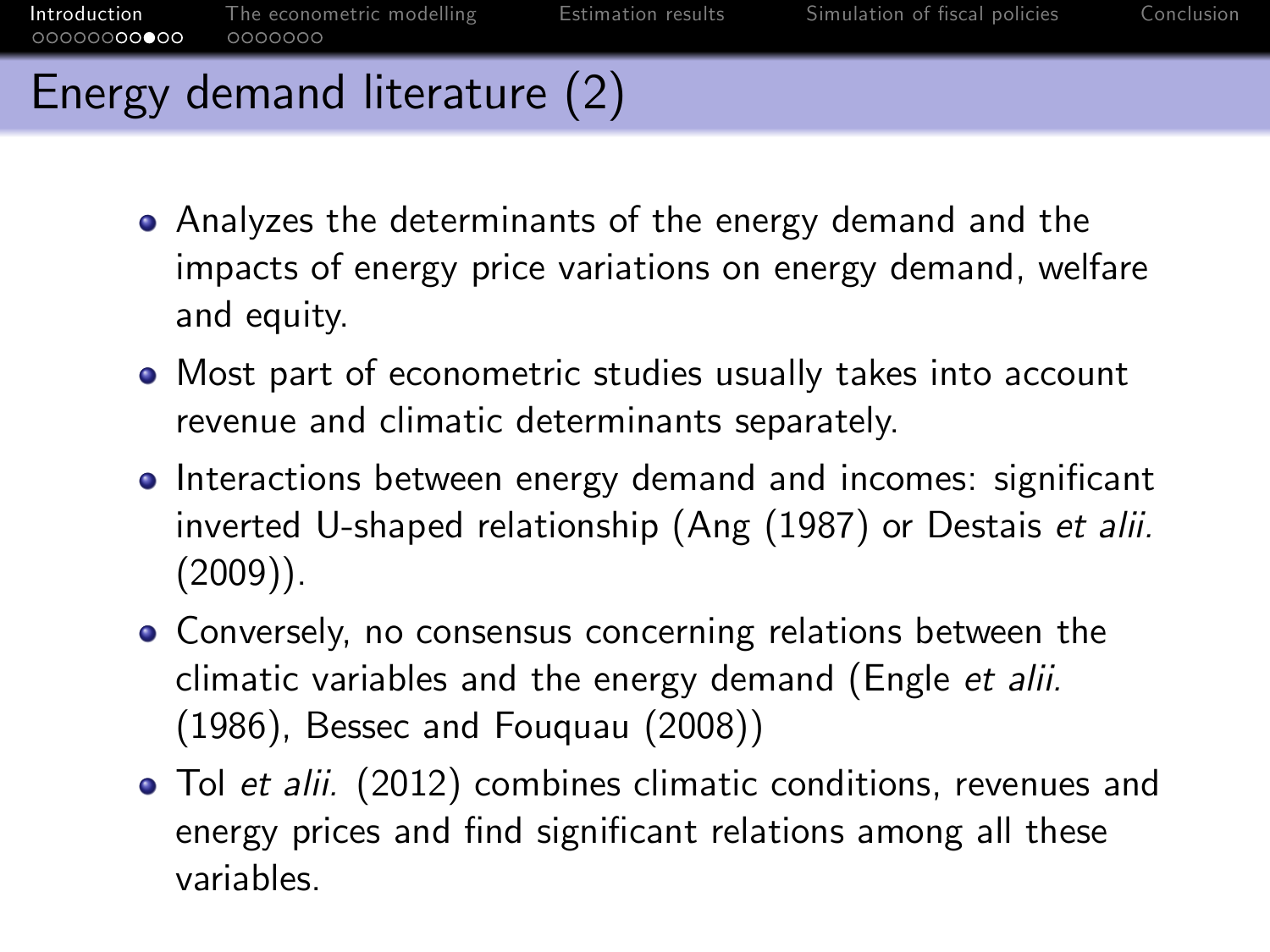## Carbon tax and redistributive properties (3)

- Environmental taxes appear to be regressive (Metcalf et alii (2008) and Metcalf (2009))
- $\bullet$  Wier et al. (2005) confirms the regressive properties of such reforms for the Danish case.
- Ekins and Dresner (2004) consider the distributional impact of introducing a carbon tax and increasing fuel duty for UK: the tax would make those currently worst affected by fuel poverty more badly off, even under specific compensation.
- French case: a tax on energy or transport consumption harms the lowest wage households three times more than the highest wage households (Ruiz and Trannoy (2008)).
- Bureau (2011) also shows that the distributional effects of a carbon tax on car fuels are likely to be regressive before revenue recycling
- More recently, OECD 2015 (The Effect of environmental taxes on income inequality: an empirical cross-country analysis) : panel of 34 OECD countries from 1994 to 2011.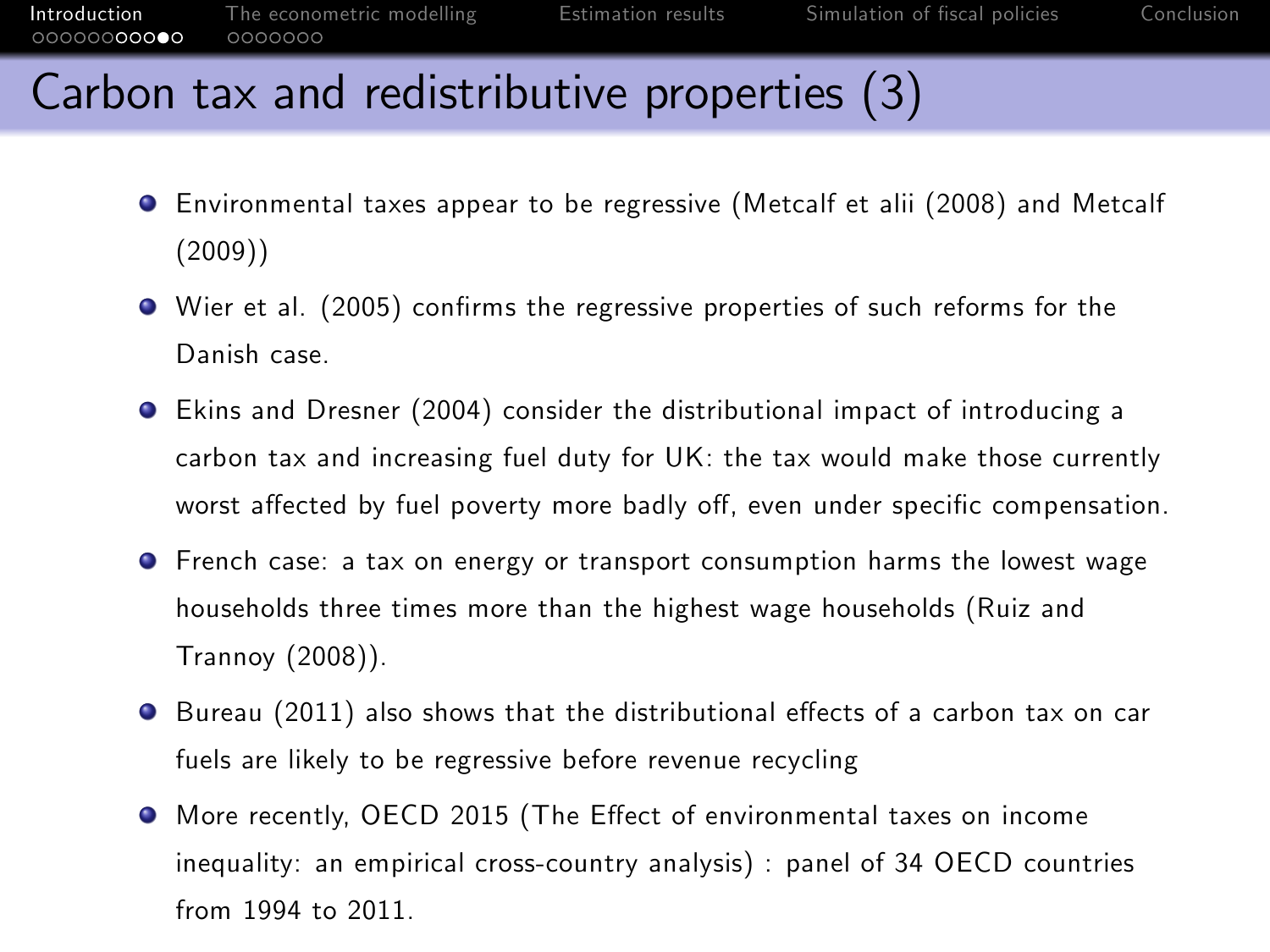## Our contribution

- Assessment of the impact of carbon taxation when:
	- Geographical and economic heterogeneities are considered.
	- An additional source of inequalities.
- Geographical heterogeneities exacerbate the regressive characteristic of carbon taxation.

Why? In which manner?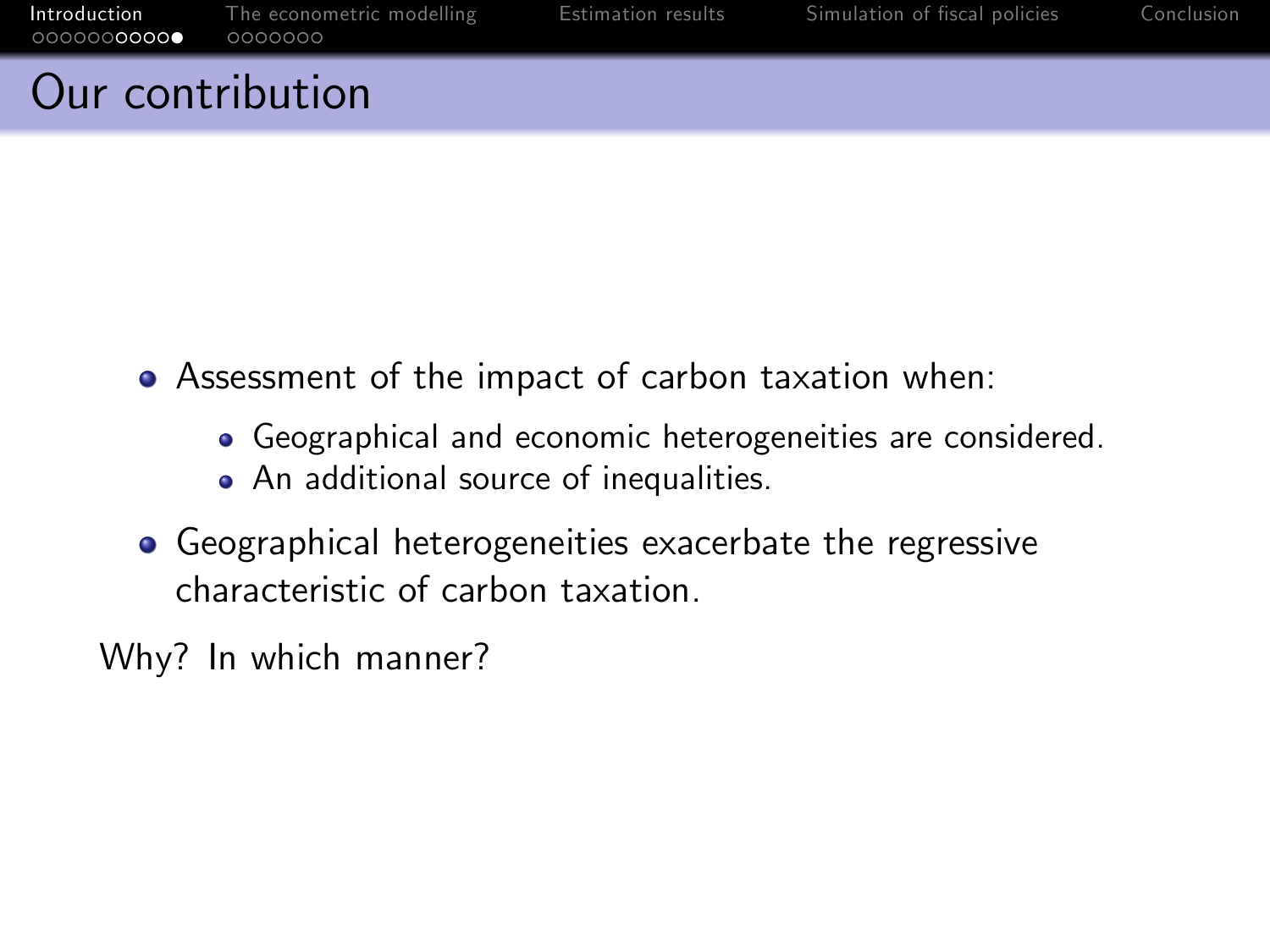## Available data

- A panel data on:
	- 22 French administrative regions
	- Annual data for years: 1995, 1997, 1999, 2002, 2004-2009
- **•** Regional data:
	- Gas and heating oil consumptions of residential (housing) and tertiary ( services ) sectors
	- GDP per capita and population
	- Temperatures and the number of frost days during the year
- <span id="page-12-0"></span>• National data: Energy prices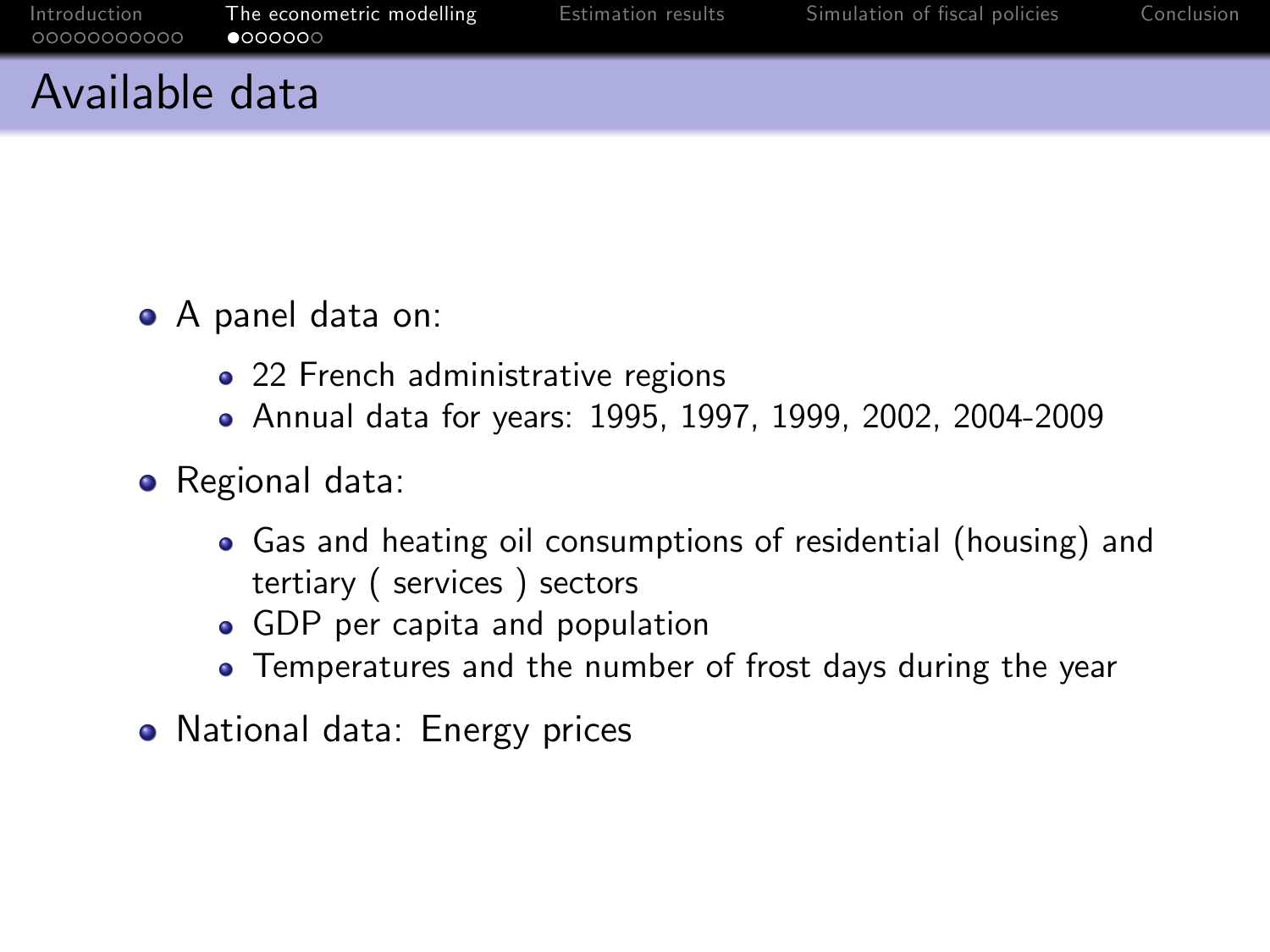00000000000

[Introduction](#page-1-0) [The econometric modelling](#page-12-0) [Estimation results](#page-19-0) Simulation of fiscal policies [Conclusion](#page-28-0)<br>00000000000 0000000

#### Construction of variables of interest

• CO2 emission per capita:

| $E$ missions ${}_{it}$ | $C_{\mathcal{G}}$ az <sub>it</sub> * 2.3 + CHoil <sub>it</sub> * 3.2 |
|------------------------|----------------------------------------------------------------------|
| $Population_{it}$      | $Population_{it}$                                                    |

 $\bullet$  Heating technology ( $proxy$ ) :

 $\text{Tech}_{it} = \frac{\text{gas consumption}_{it}}{\text{heating oil consumption}_{it}}$  $heating$  oil consumption $_{it}$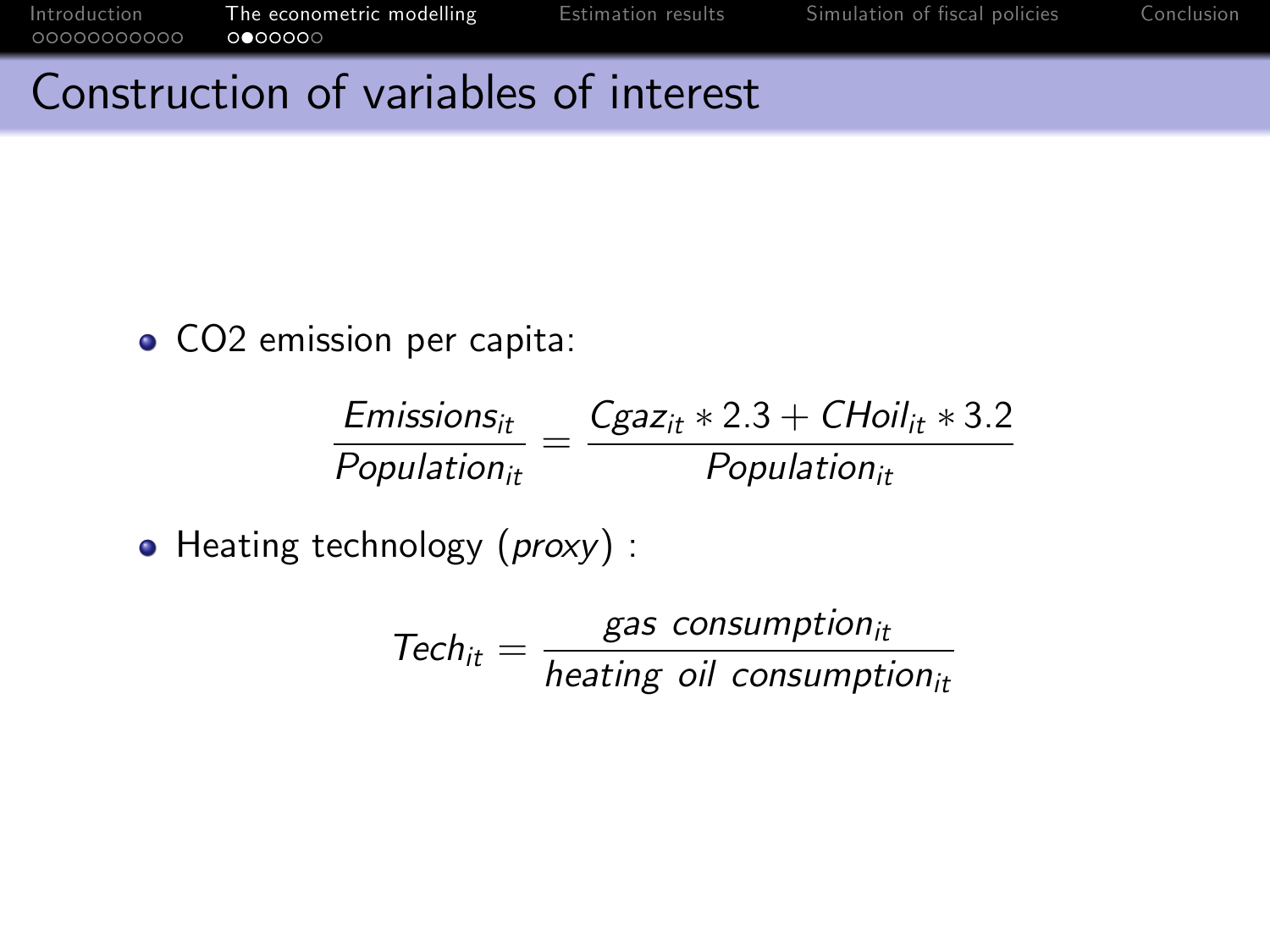

Figure: Emission per capita in 2009 by region (in tons)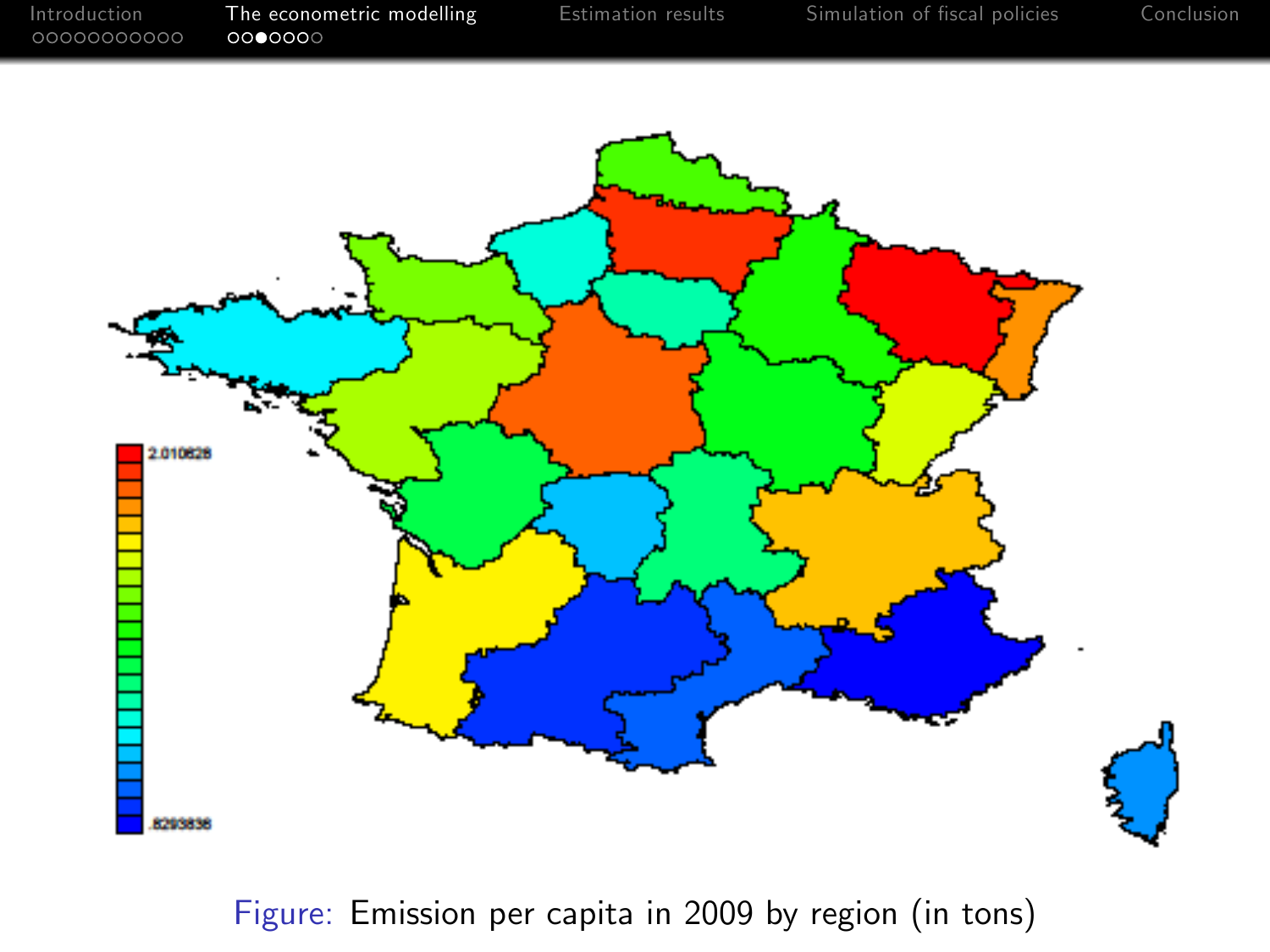

Figure: Regional GDP per capita in 2009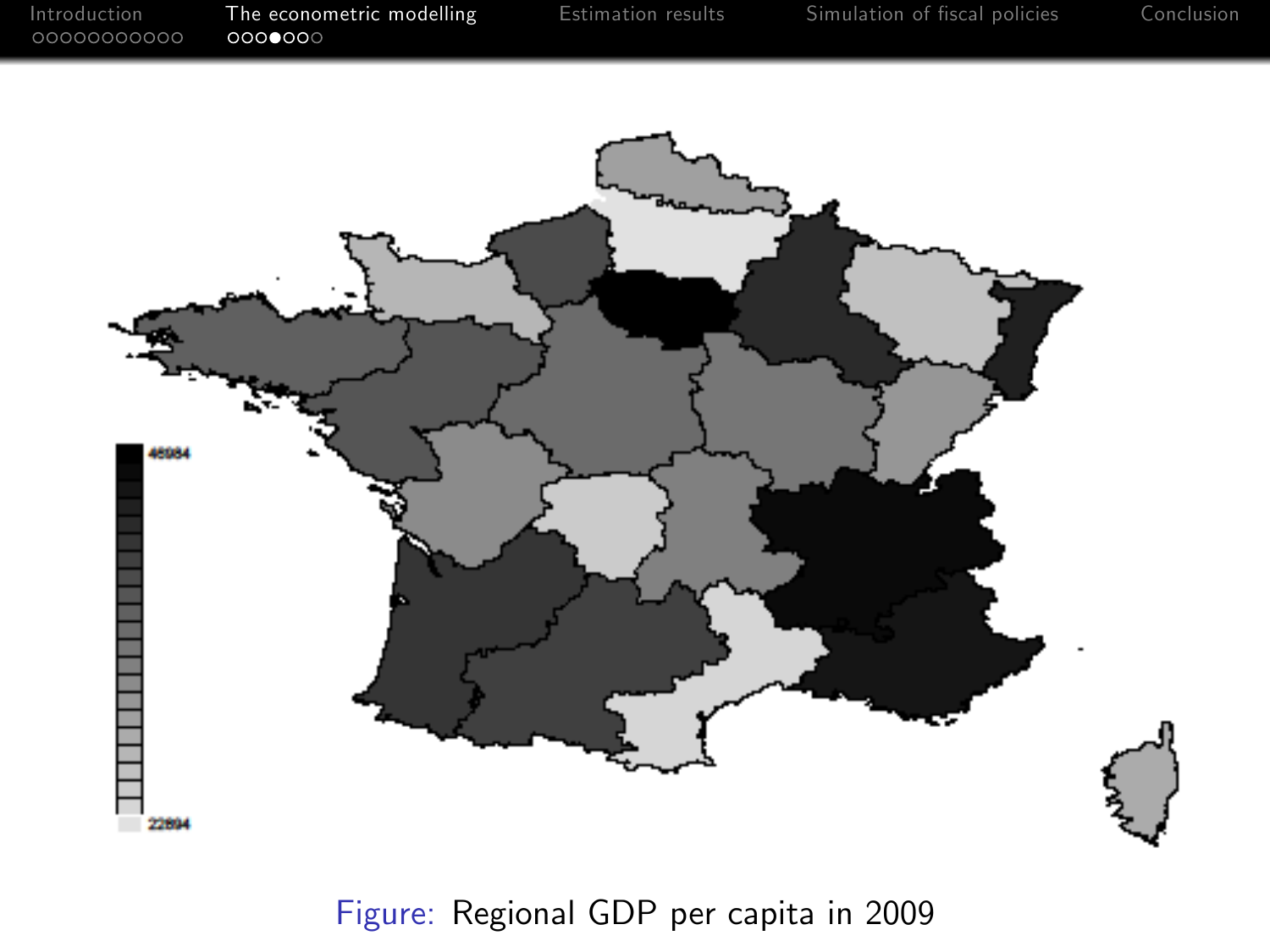

Figure: Regional temperatures in 2009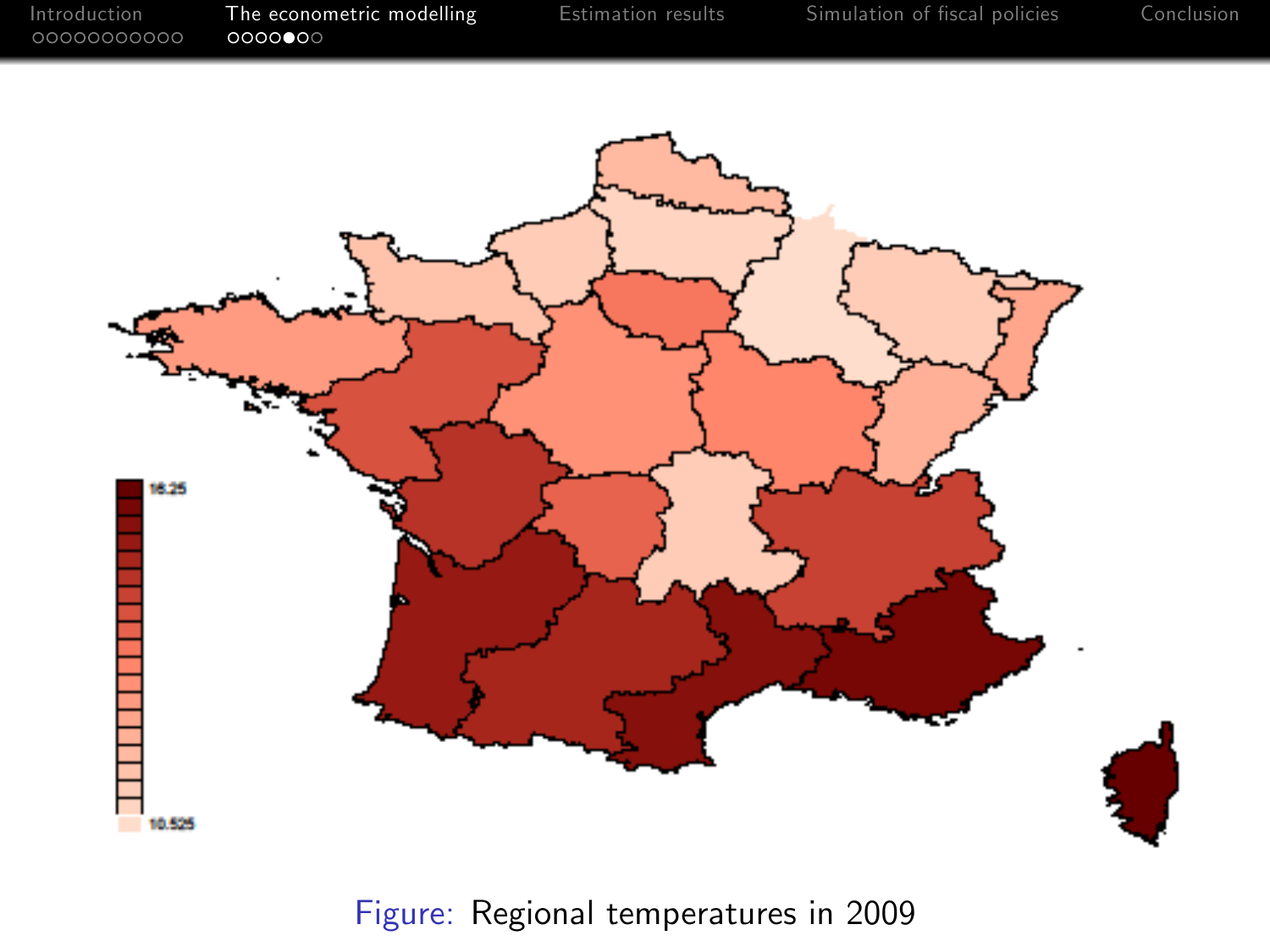

Figure: Number of annual frost days by region in 2009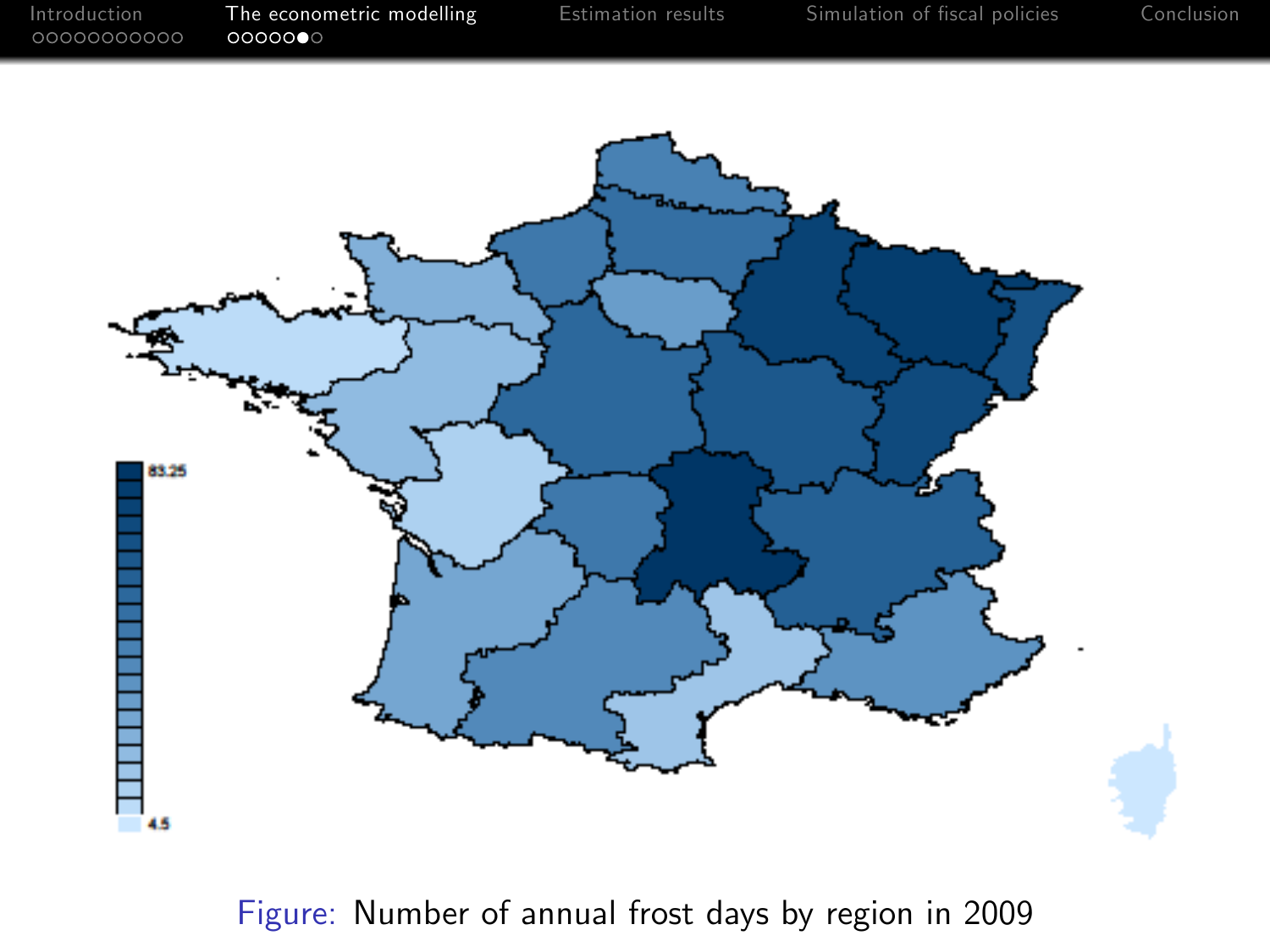# The empirical model

• Extension of the empirical model of energy consumption by Ang (1987):  $E_{it} = \alpha_0 + \alpha_1 Y_{it} + \alpha_2 Y_{it}^2 + \alpha_3 P_t^{gas} + \alpha_4 P_t^{oil} + \alpha_5 Tech_{it} +$ 

$$
\alpha_6 T_{it} + \alpha_7 G_{it} + \varepsilon_{it}
$$

- **Choice between FF and RF models:** 
	- If unobserved heterogeneity is correlated with regressors, FE model:

$$
E_{it} = \alpha + \alpha_{0i} + \alpha_1 Y_{it} + \alpha_2 Y_{it}^2 + \alpha_3 P_t^{\text{gas}} + \alpha_4 P_t^{\text{oil}} +
$$
  

$$
\alpha_5 \text{Techn}_{it} + \alpha_6 T_{it} + \alpha_7 G_{it} + \varepsilon_{it}
$$

RE model, otherwise:  
\n
$$
E_{it} = \alpha_0 + \alpha_1 Y_{it} + \alpha_2 Y_{it}^2 + \alpha_3 P_t^{gas} + \alpha_4 P_t^{oil} + \alpha_5 Tech_{it} + \alpha_6 T_{it} + \alpha_7 G_{it} + \varepsilon_{it}
$$

$$
\varepsilon_{it} = \mu_i + \omega_{it}
$$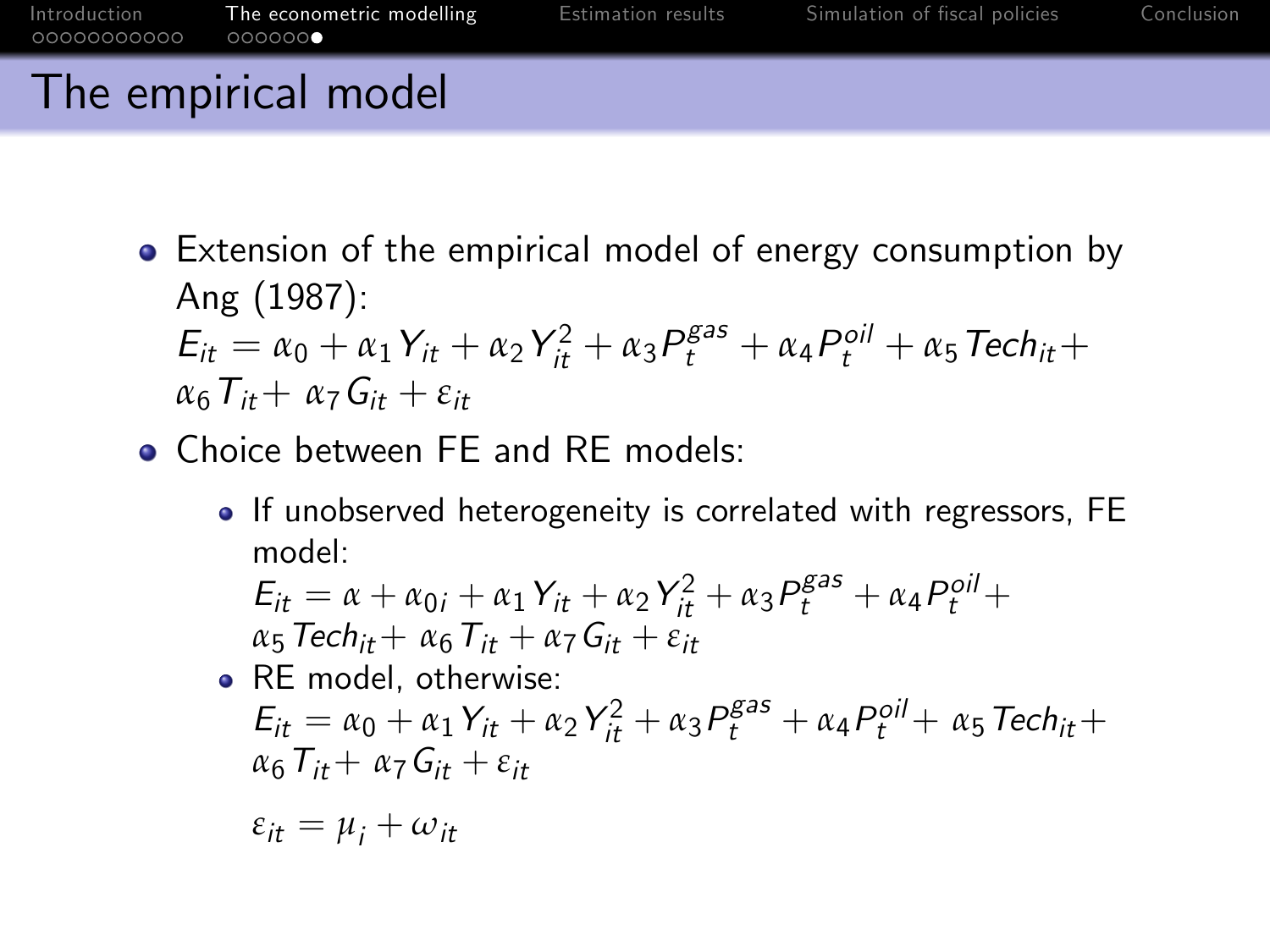#### Table: OLS estimation results of random effect and fixed effect models

<span id="page-19-0"></span>

| Model             | Random effects                                      |         |             | Fixed effects |  |
|-------------------|-----------------------------------------------------|---------|-------------|---------------|--|
| GDP               | $9.158***$                                          | (3.012) | $9.141***$  | (3.258)       |  |
| GDP <sup>2</sup>  | $-0.433***$                                         | (0.151) | $-0.432**$  | (0.165)       |  |
| Gas price         | $-0.350***$                                         | (0.100) | $-0.409***$ | (0.107)       |  |
| Heating oil price | $-0.066$                                            | (0.064) | $-0.034$    | (0.069)       |  |
| Technology        | $-0.052**$                                          | (0.021) | $-0.044**$  | (0.022)       |  |
| Temperature       | $-0.053***$                                         | (0.017) | $-0.020$    | (0.025)       |  |
| Frost days        | 0.001                                               | (0.001) | 0.0006      | (0.0007)      |  |
| Constant          | $-44.494***$                                        | (15.04) | $-44.73***$ | (16.20)       |  |
|                   | F-test for individual effects                       |         |             |               |  |
| F(21, 191)        | 17.09 [0.000]                                       |         |             |               |  |
|                   | Breusch Pagan test for random effects               |         |             |               |  |
| $\chi^2_{(1)}$    | 329.99 [0.000]                                      |         |             |               |  |
|                   | Hausman test of fixed effects versus random effects |         |             |               |  |
|                   | $6.03$ [0.420]                                      |         |             |               |  |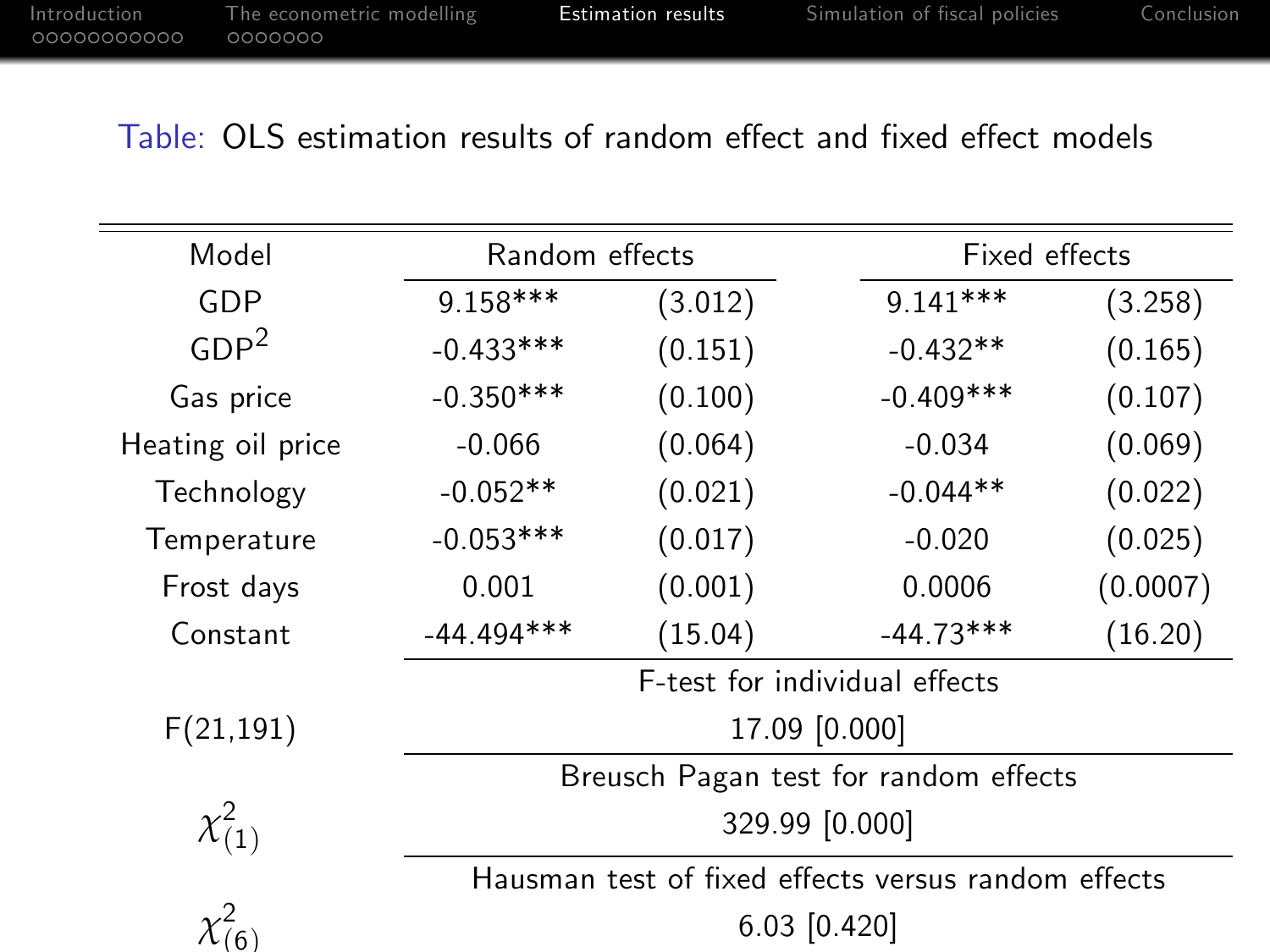#### Table: FGLS estimation results of the random effect model

|             | No cross-sectional cor. |                                                                                                                                         |          | Cross-sectional cor.                                                                                                                                                                                                                                                                                                          |
|-------------|-------------------------|-----------------------------------------------------------------------------------------------------------------------------------------|----------|-------------------------------------------------------------------------------------------------------------------------------------------------------------------------------------------------------------------------------------------------------------------------------------------------------------------------------|
| $6.270**$   | (2.500)                 | $4.742**$                                                                                                                               | (2.268)  | $0.434***$                                                                                                                                                                                                                                                                                                                    |
| $-0.285**$  | (0.123)                 | $-0.211*$                                                                                                                               | (0.111)  |                                                                                                                                                                                                                                                                                                                               |
| $-0.397***$ | (0.046)                 | $-0.415***$                                                                                                                             | (0.045)  | $-0.372***$                                                                                                                                                                                                                                                                                                                   |
| $-0.111***$ | (0.017)                 | $-0.115***$                                                                                                                             | (0.014)  | $-0.122***$                                                                                                                                                                                                                                                                                                                   |
| $-0.080***$ | (0.007)                 | $-0.085***$                                                                                                                             | (0.006)  | $-0.086***$                                                                                                                                                                                                                                                                                                                   |
| $0.0009**$  | (0.0004)                | $0.0008$ ***                                                                                                                            | (0.0003) | $0.001***$                                                                                                                                                                                                                                                                                                                    |
| $-30.23**$  | (12.56)                 | $-22.08*$                                                                                                                               | (11.454) | $-0.458$                                                                                                                                                                                                                                                                                                                      |
|             |                         | the contract of the study of the study of the study of the study of the study of the study of the study of the<br>and the closed of the |          | $\cdot$ , $\cdot$ , $\cdot$ , $\cdot$ , $\cdot$ , $\cdot$ , $\cdot$ , $\cdot$ , $\cdot$ , $\cdot$ , $\cdot$ , $\cdot$ , $\cdot$ , $\cdot$ , $\cdot$ , $\cdot$ , $\cdot$ , $\cdot$ , $\cdot$ , $\cdot$ , $\cdot$ , $\cdot$ , $\cdot$ , $\cdot$ , $\cdot$ , $\cdot$ , $\cdot$ , $\cdot$ , $\cdot$ , $\cdot$ , $\cdot$ , $\cdot$ |

Note: Standard errors are in () ; \*, \*\* and \*\*\* refer respectively to the 10%, 5% and  $1\%$  significance levels.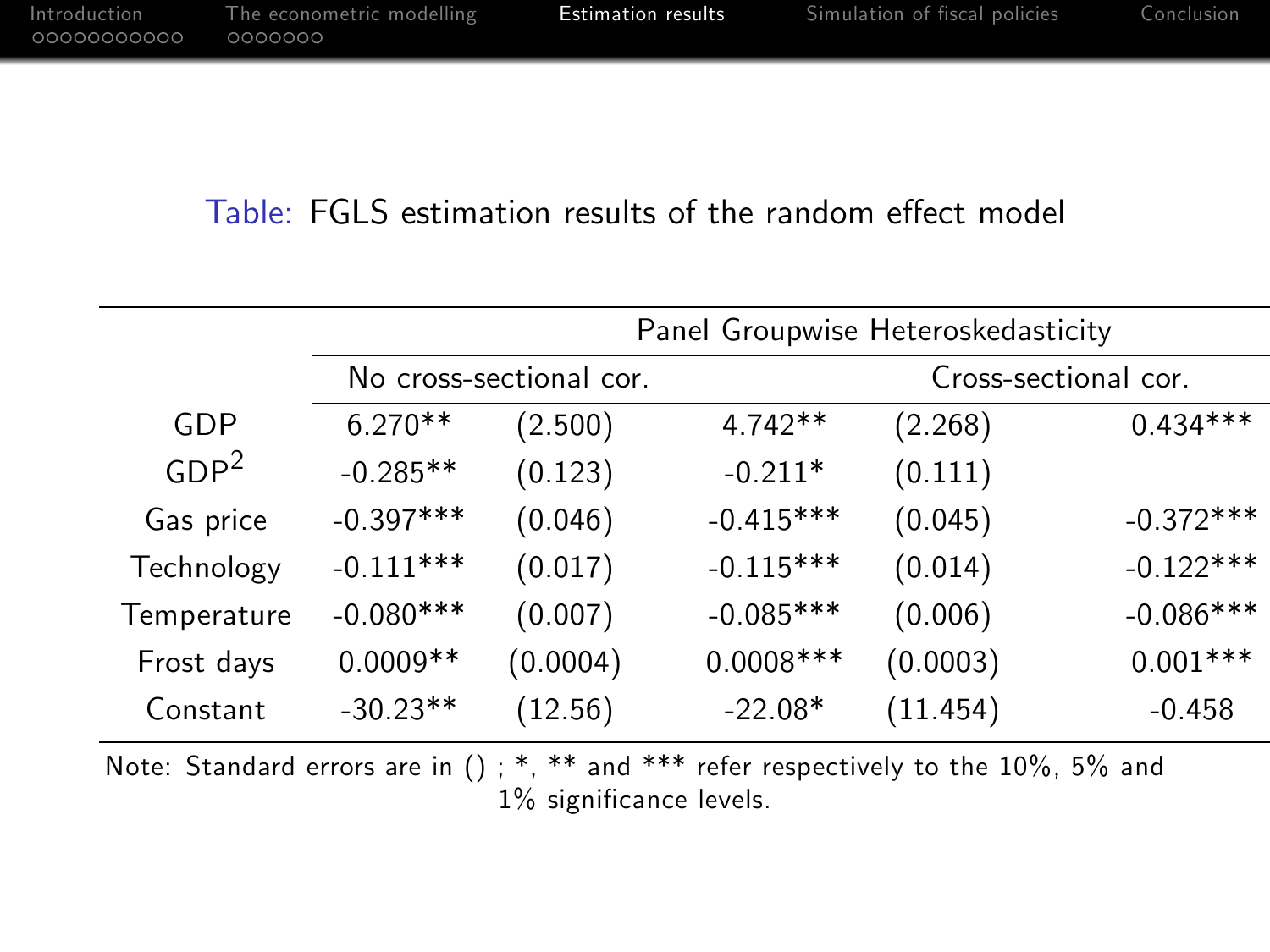| 00000000000 0000000 | Introduction The econometric modelling | Estimation results | Simulation of fiscal policies | Conclusion |
|---------------------|----------------------------------------|--------------------|-------------------------------|------------|
| EKC                 |                                        |                    |                               |            |

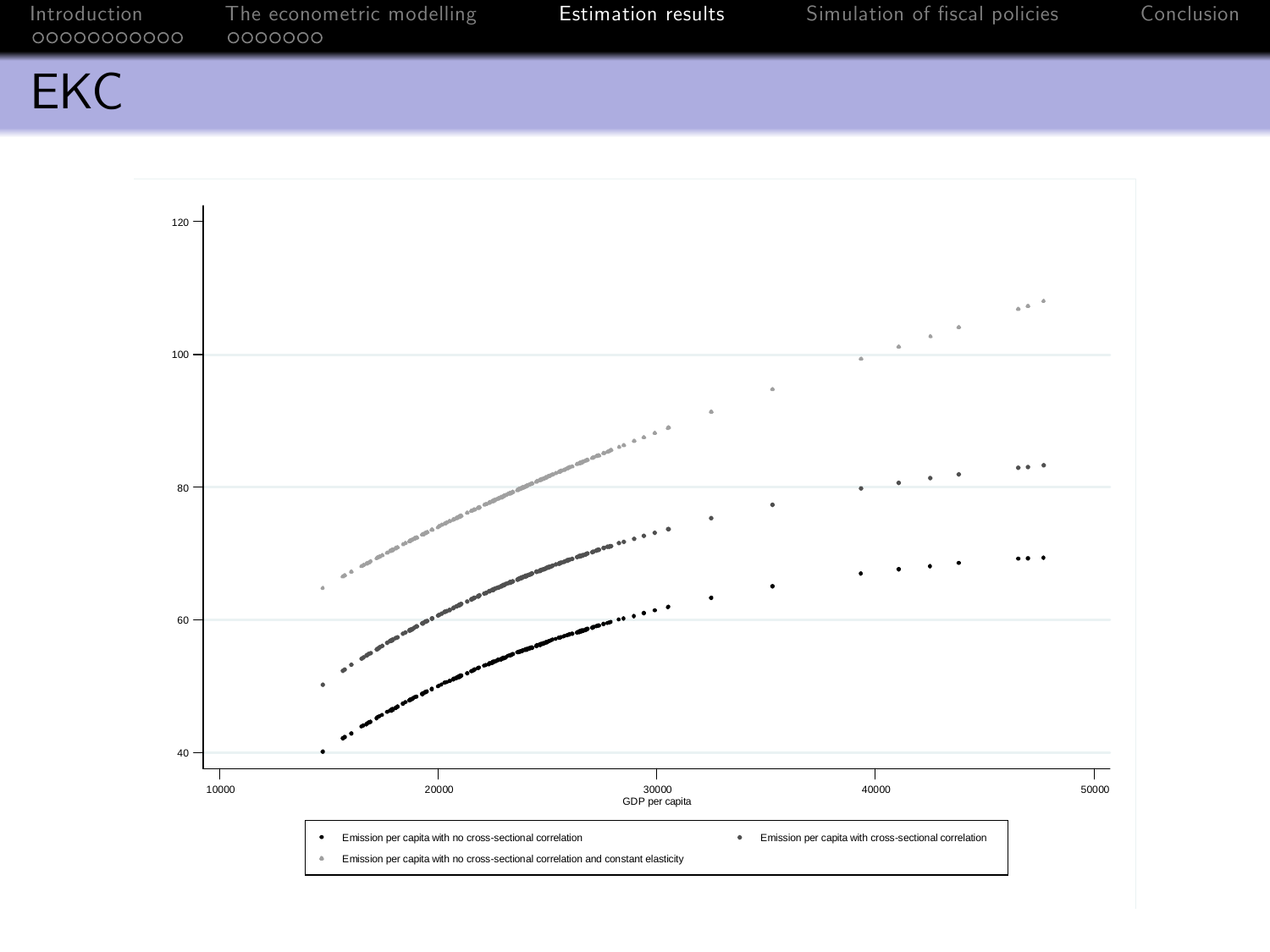# Specific regional effects



Figure: Specific regional effects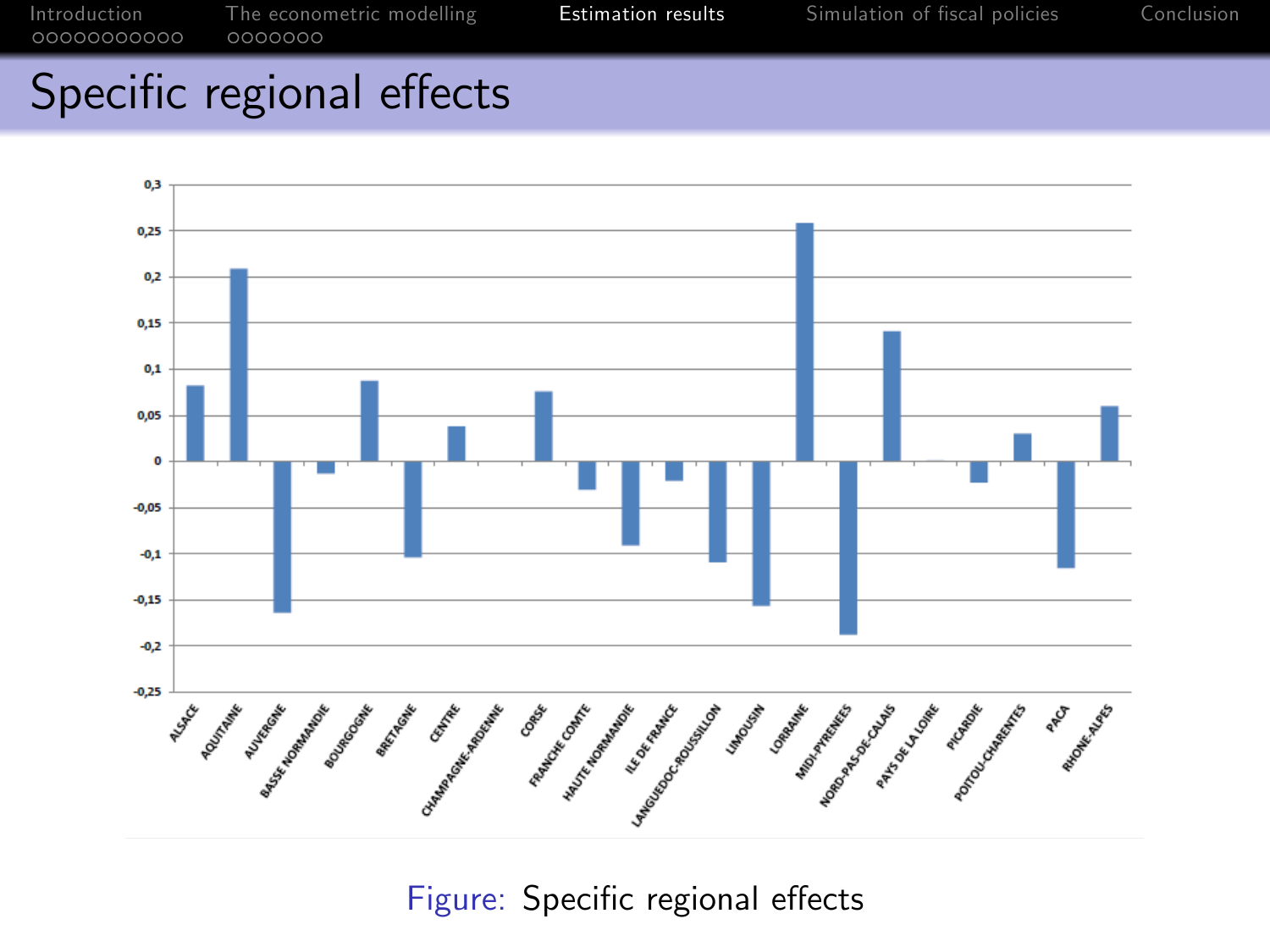# Highlighting inequalities in terms of tax revenue / GDP

<span id="page-23-0"></span>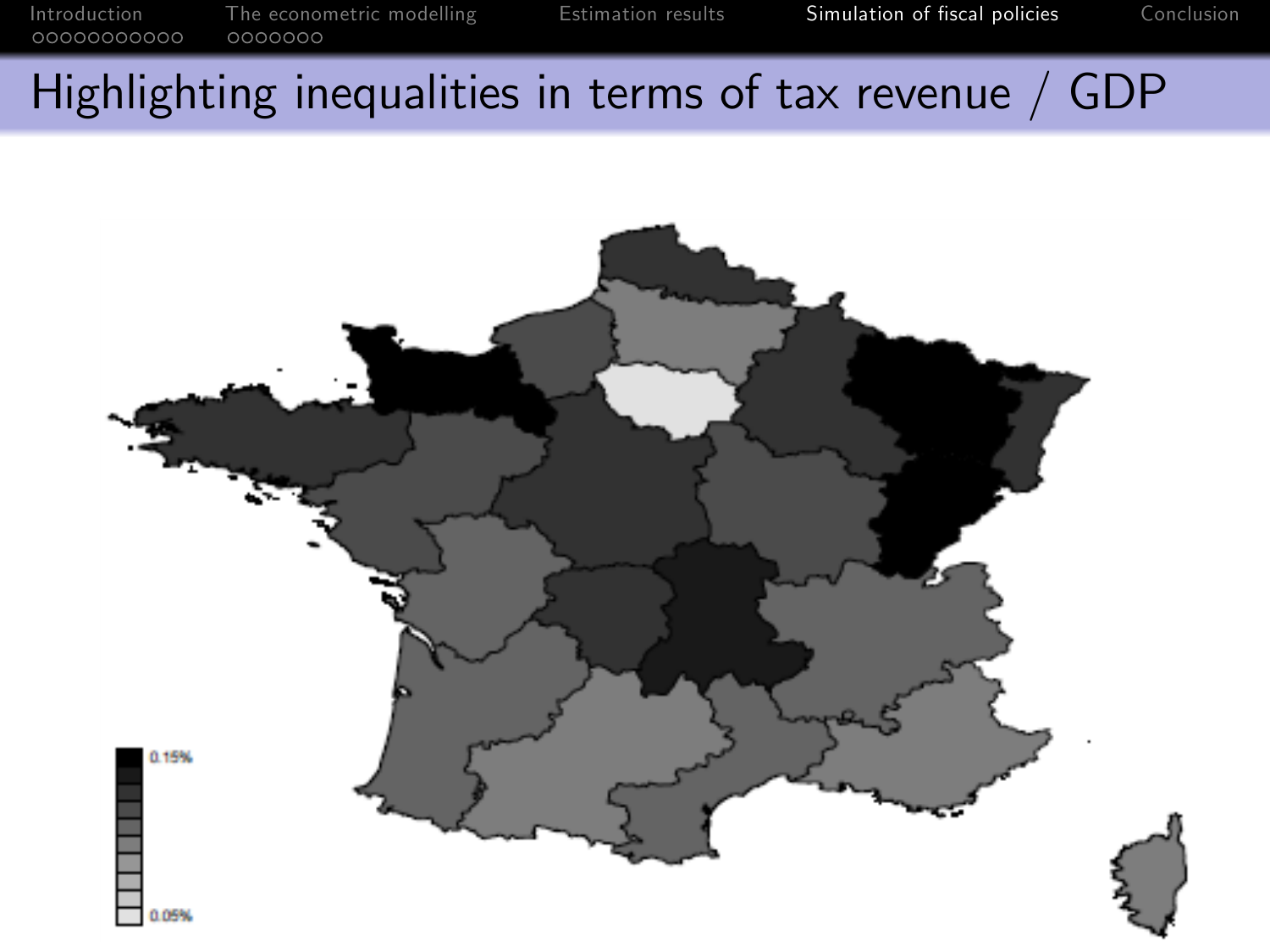# The correction of inequalities: lump sum redistribution

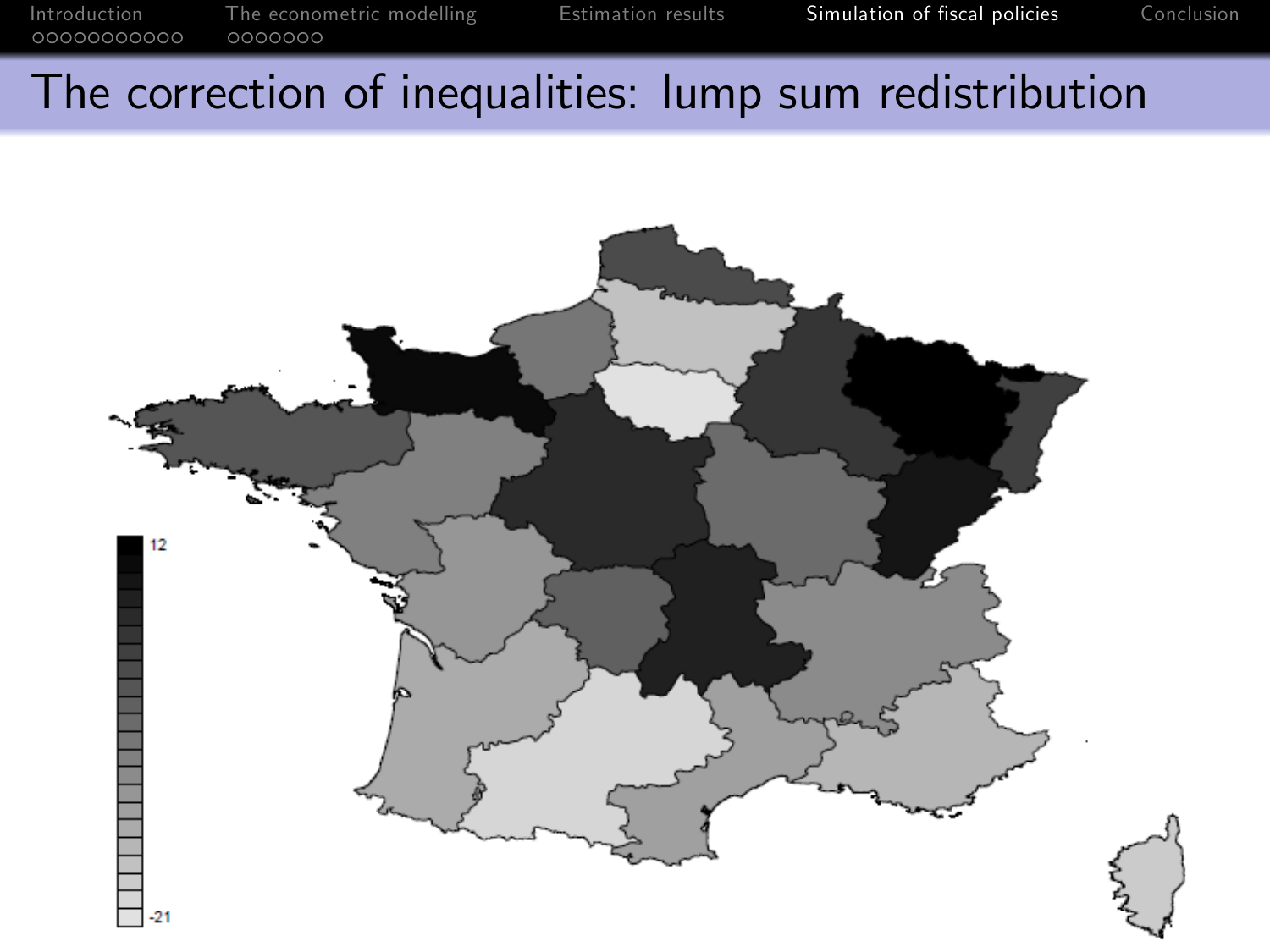# The correction of inequalities: regional taxation

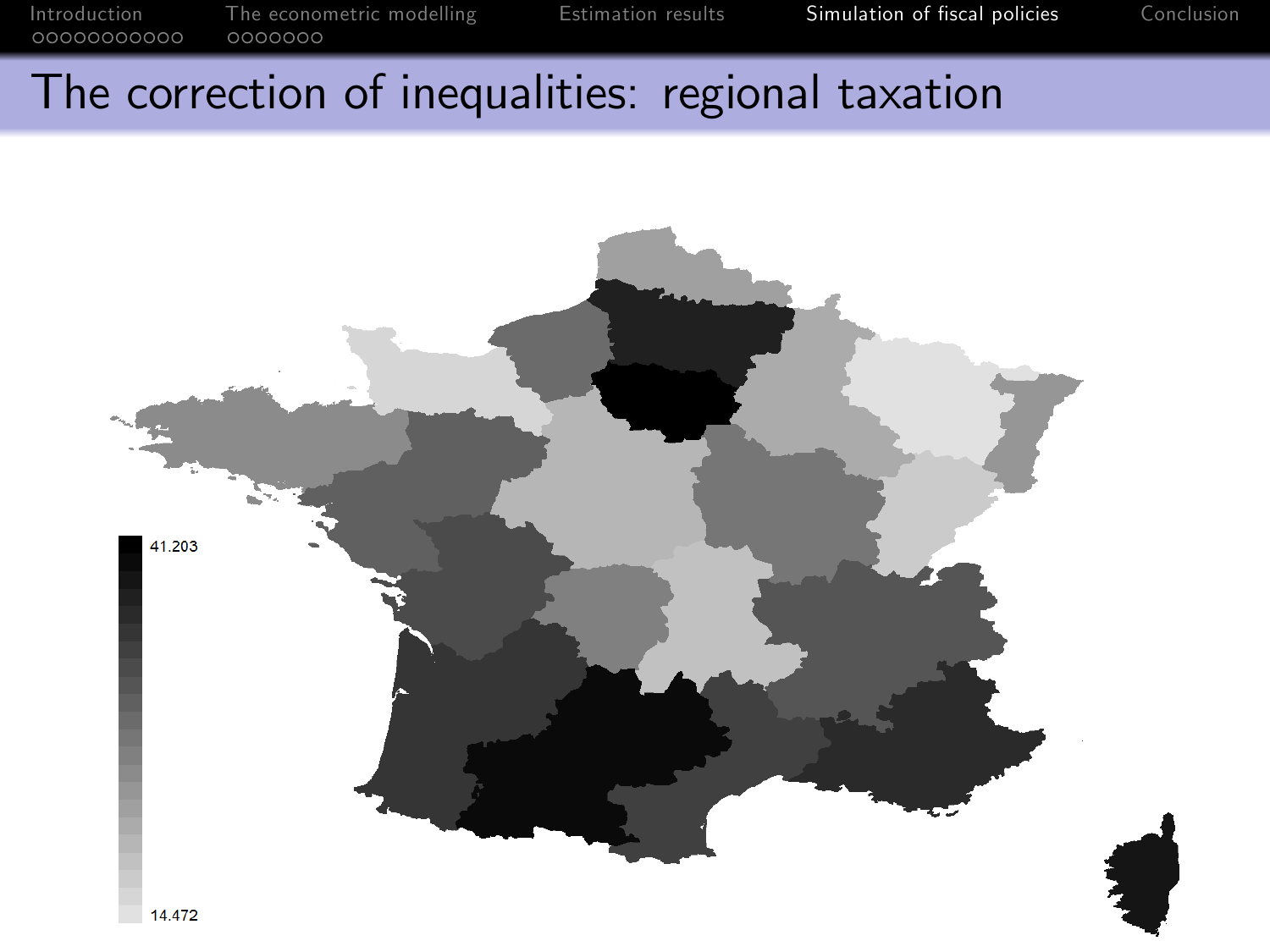### Specific regional effects: lump sum redistribution



Figure: Redistribution/additionnal taxation per capita, with SE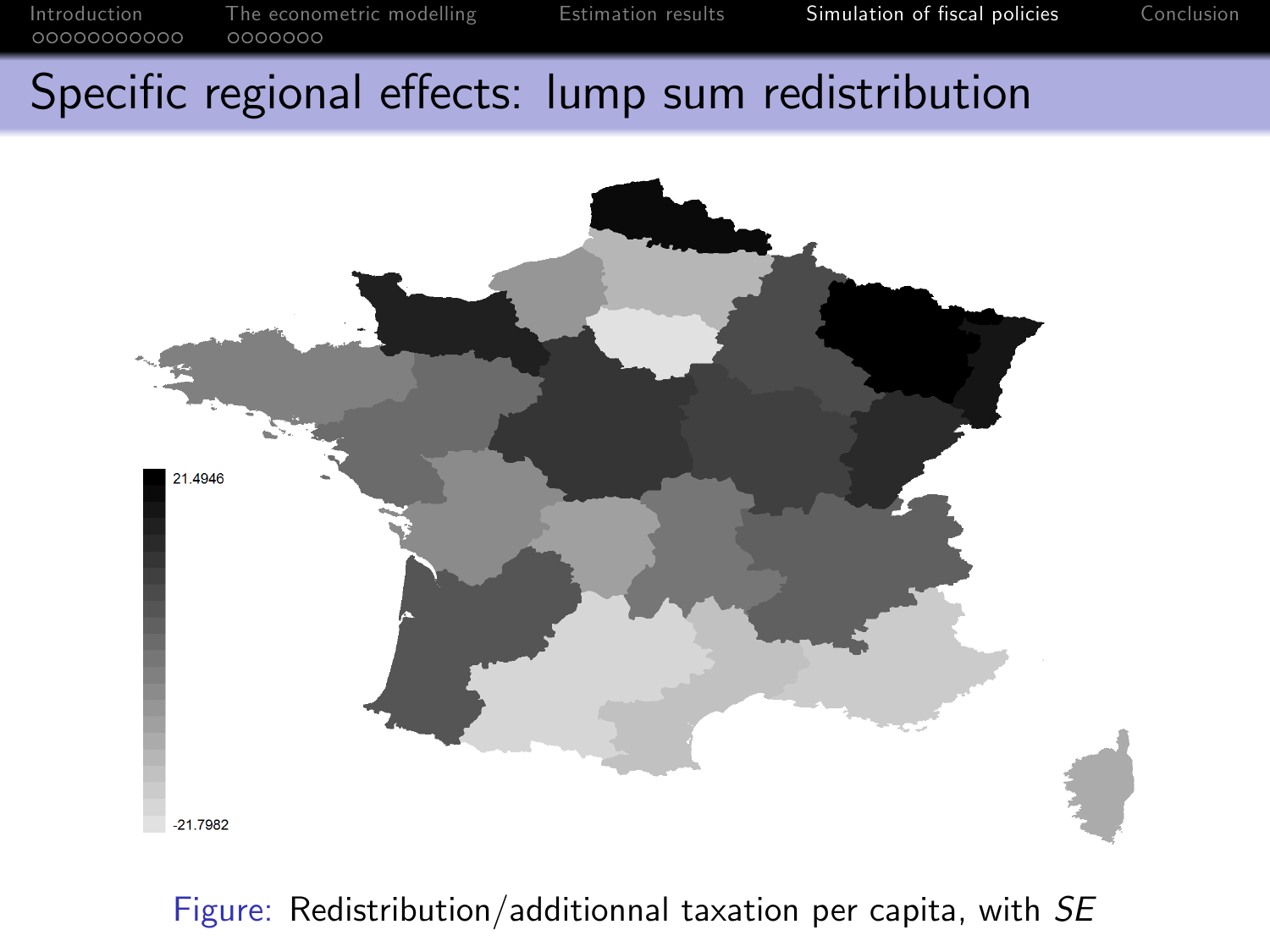#### Specific regional effects: regional taxation



Figure: Regional carbon taxes ensuring equity